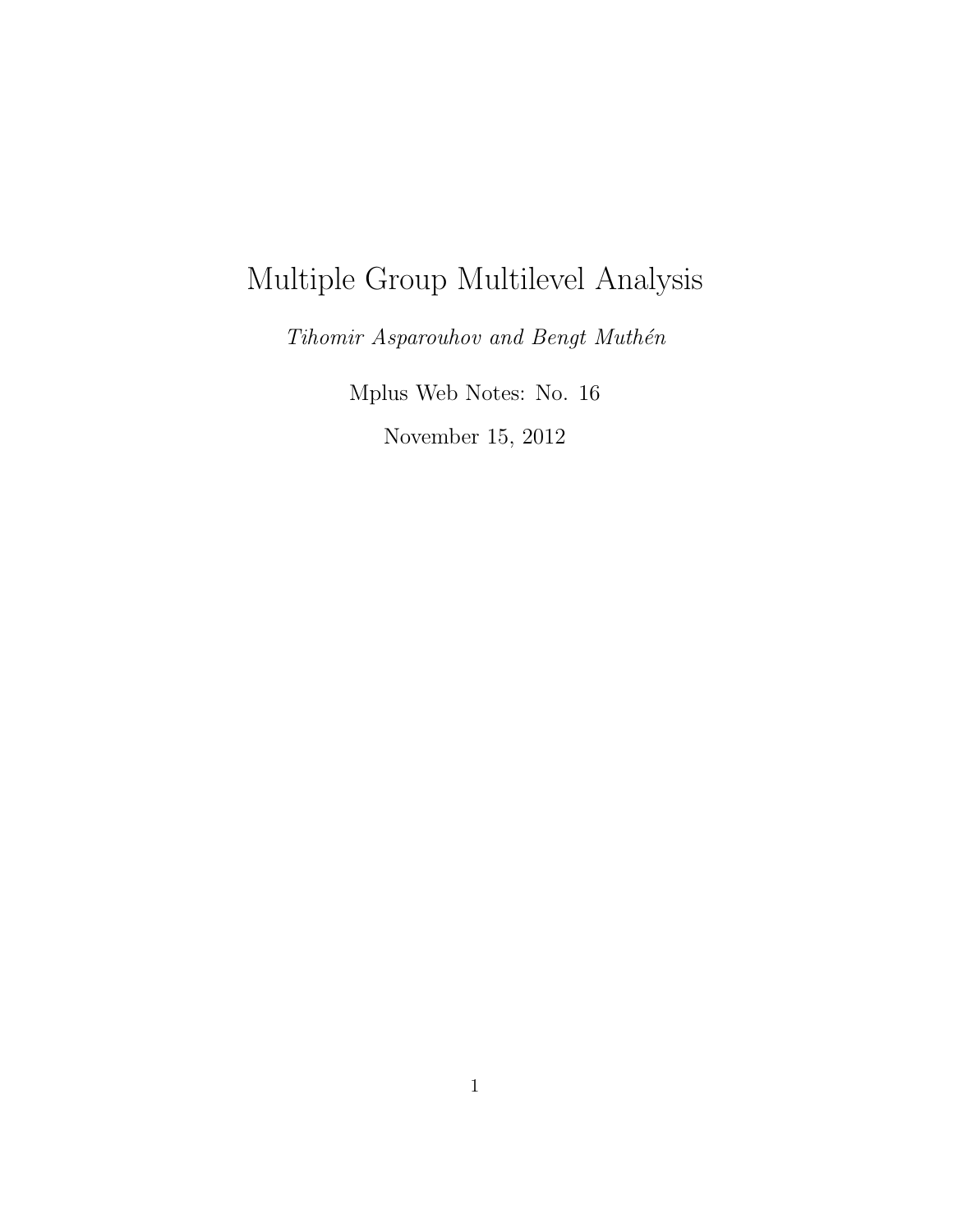#### 1 Introduction

Currently a comprehensive multilevel multiple group modeling framework is not well established and well defined. This is particularly true when the group variable is defined on the individual level. Consider the following simple example where students are nested within classrooms/teachers and are grouped by gender. Naturally we want to know if the teachers effect on the student's performance is the same or different across gender. If the teacher effect on the students is different for boys and girls we would want to know if these effects are correlated and to what extent. If the teacher effect on the students is different across gender, are these differences the same across the teachers and could these differences be predicted by the gender of the teacher, the teacher's qualifications or the subject that is taught. A comprehensive modeling framework should be able to address all these questions while accounting further for any group specific differences such as for example different variability within group.

In this note we describe various multiple group modeling possibilities available in Mplus for multilevel data. We discuss the advantages and disadvantages for the different models. Interpretation and comparison for the models are provided as well as the the specific estimation limitations for each model and estimation method. Models with continuous and categorical dependent variables are discussed using three different estimators: ML, Bayes and WLSMV. Input files for Montecarlo data generation and input files for all modeling possibilities are provided in the Appendices at the end of this note. All examples can be replicated by the reader using Mplus Version 7.

We focus on two-level modeling, however, many of the concepts and issues can be extended to three-level modeling as well. Mplus modeling capabilities for three-level multiple group analysis are not as extensive as those for twolevel models and thus not all of the illustrations presented here can be easily extended to three-level models.

In single level models a discrete/group variable can affect only the means of the dependent variables or the means and the variance/covariances. We call the first model  $M_1$  and the second model  $M_2$ . An example of an  $M_1$ model is a MIMIC model or a CFA model with covariates where the group variable is treated as a covariate. Dummy indicator variables are created for each group, i.e., for each group a variable is created that is 1 if the observation belongs to that group and 0 otherwise. To estimate the  $M_1$  model the dummy variables are used as covariates for the dependent variables. An example of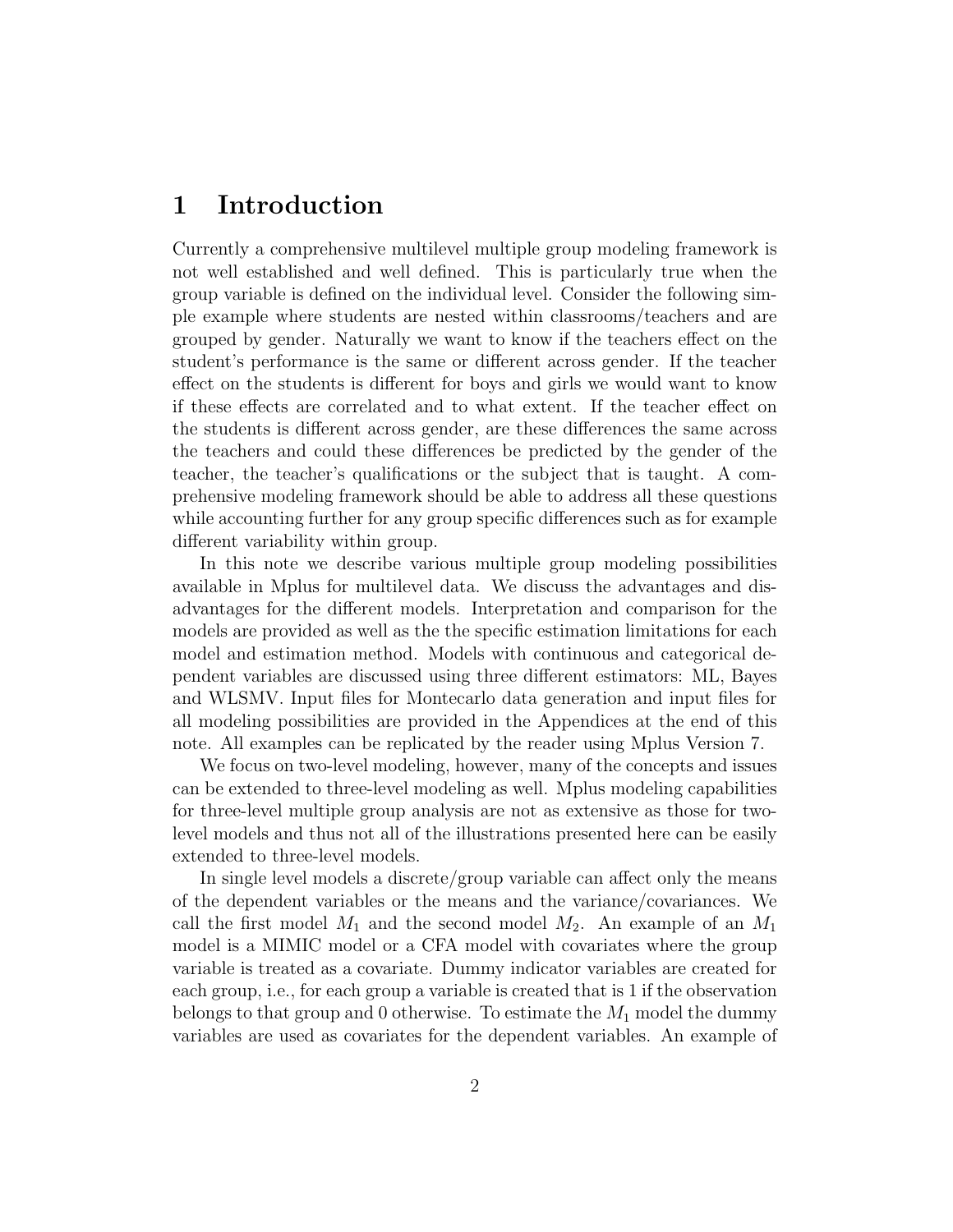an  $M_2$  model is multiple group CFA model where some parameters are held equal across the groups and some are not held equal. If loadings or variance parameters are group specific then the estimated variance/covariance matrix for the observed variables will be group specific.

In twolevel multiple group modeling, however, there are more variation and complexities because not only can the parameters be different across groups but also the latent variables. More specifically, if a cluster contains observations from several groups the between level cluster variables can be group specific, in particular the between level part of an observed variable can be group specific. This modeling concept occurs only when there are multiple groups in each cluster. For example, if the grouping variable is gender and the cluster variable is school and there are males and females in each or some schools then the between part of an observed variable can be different across the two genders. The interpretation of the between part of a variable in twolevel modeling is as usual the average cluster value across all individuals in that cluster. Thus having separate between parts for the two genders simply amounts to accommodating in the model the belief that the average values for males and females is different for all or some of the clusters. This modeling concept is quite natural, however, there are several hurdles that have to be overcome in the process of establishing this. The overall means are different across gender, because the fixed intercept or mean parameters are different across groups. Thus when we are considering the concept of group specific between parts we are modeling cluster specific gender effects that go beyond the overall gender differences that hold for the entire population which is already modeled in model  $M_1$ . We discuss these concepts in greater details below and will illustrate with specific Mplus examples.

The group specific between latent variables concept exists only when a clusters contain observations from different groups. If for example the grouping variable is public v.s. private schools then each cluster contains observations only from one group and there is no need to model group specific between level latent variables. Thus in the discussion below we make a clear separation between these two types of grouping variables. The first type is when the grouping variable is a between level discrete variable and all the observations in each cluster belong to exactly one group. The second type is when the grouping variable is a within level discrete variable and the clusters can contain observations from more than one group. The modeling options for a between level group variables are discussed in Section 2 and for a within level group variables are discussed in Section 3.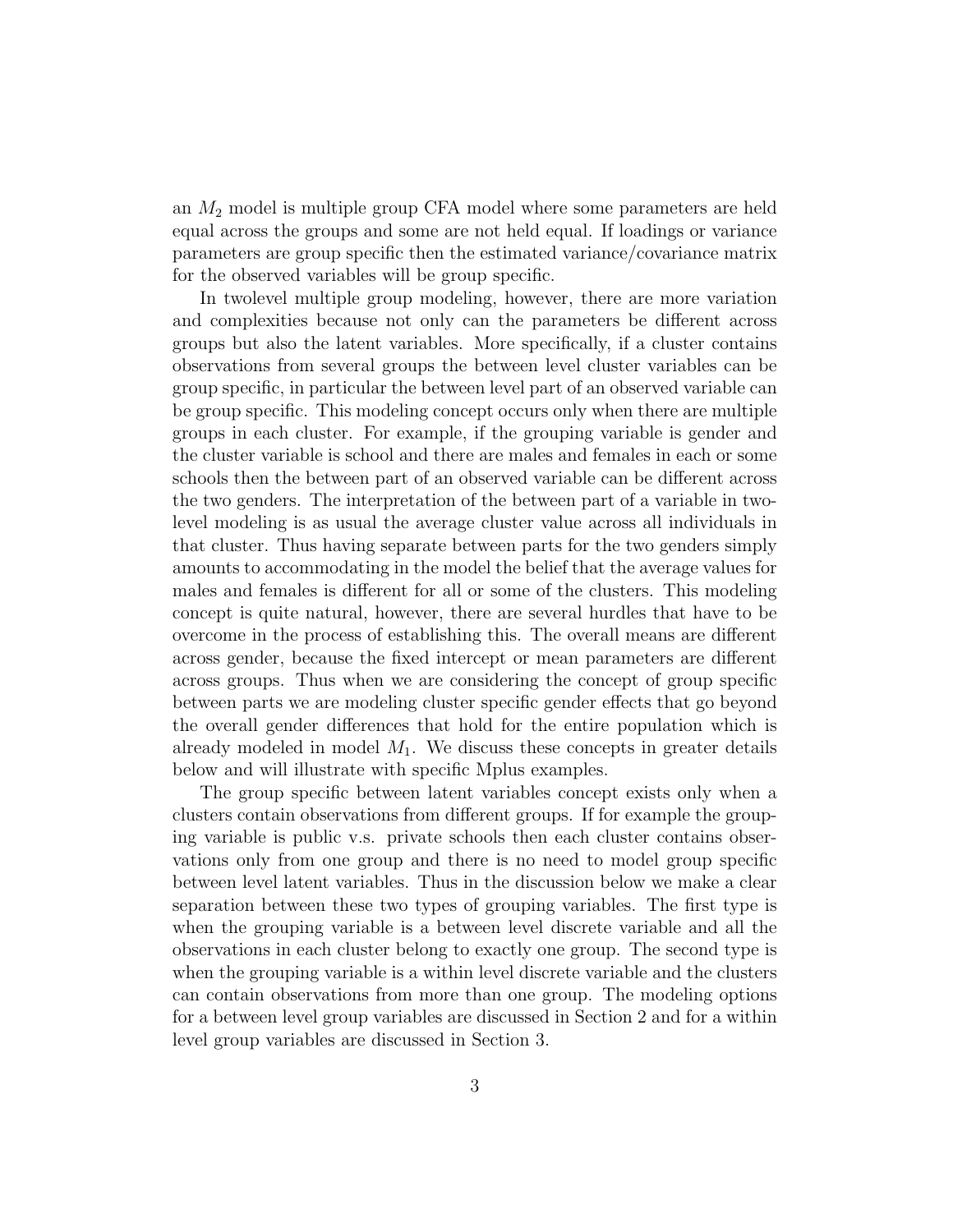This note is intended to challenge the reader and stir more questions than to provide all answers. We illustrate some of the modeling and estimation choices available in Mplus. For simplicity we first present the modeling possibilities using only a single dependent variable although the discussion below applies to general multivariate models. Many more combinations and approaches can in principle be constructed for the multivariate case. Models with a single dependent variable are sufficient to illustrate the main modeling concepts, but those concepts can be extended to the multivariate case and they can be extended to latent variables as well. In Section 2 we discuss between level group variable modeling. In Section 3 we discuss within level group variable modeling. In both Section 2 and 3 we use simulated example with one dependent variable. In Section 4 we illustrate some multivariate multilevel multiple group modeling with real data examples for continuous and ordered categorical indicators in a factor analysis model.

#### 2 Between level group variable

An example of a between level group variable is the binary variable indicator for private v.s. public schools when the cluster variable is the school. Another example is the teacher's gender when the cluster variable is the classroom. This is the simplest case of multilevel multiple group analysis. The general model is described as follows. Let  $Y_{ijq}$  be the observed variable for individual i in cluster j in group  $q$ 

$$
Y_{ijg} = Y_{Wijg} + Y_{Bjg} \tag{1}
$$

$$
Y_{Wijg} \sim N(\mu_{1g}, \Sigma_{1g})\tag{2}
$$

$$
Y_{Bjg} \sim N(\mu_{2g}, \Sigma_{2g}).\tag{3}
$$

The meaning of the last two equations is that the within and the between level components can be structured for each group separately. Consider as an example a two-level model with one factor on both levels

$$
Y_{Wijg} = \mu_{1g} + \Lambda_{wg} \eta_{wig} + \varepsilon_{ijg}
$$
\n<sup>(4)</sup>

$$
Y_{Bjg} = \mu_{2g} + \Lambda_{bg} \eta_{bjg} + \varepsilon_{jg}.
$$
\n<sup>(5)</sup>

All of the parameters in the above equations are group specific, including the means, the loadings as well as the residual or factor variances. Certain equality constraints are typically needed for the model to be identified which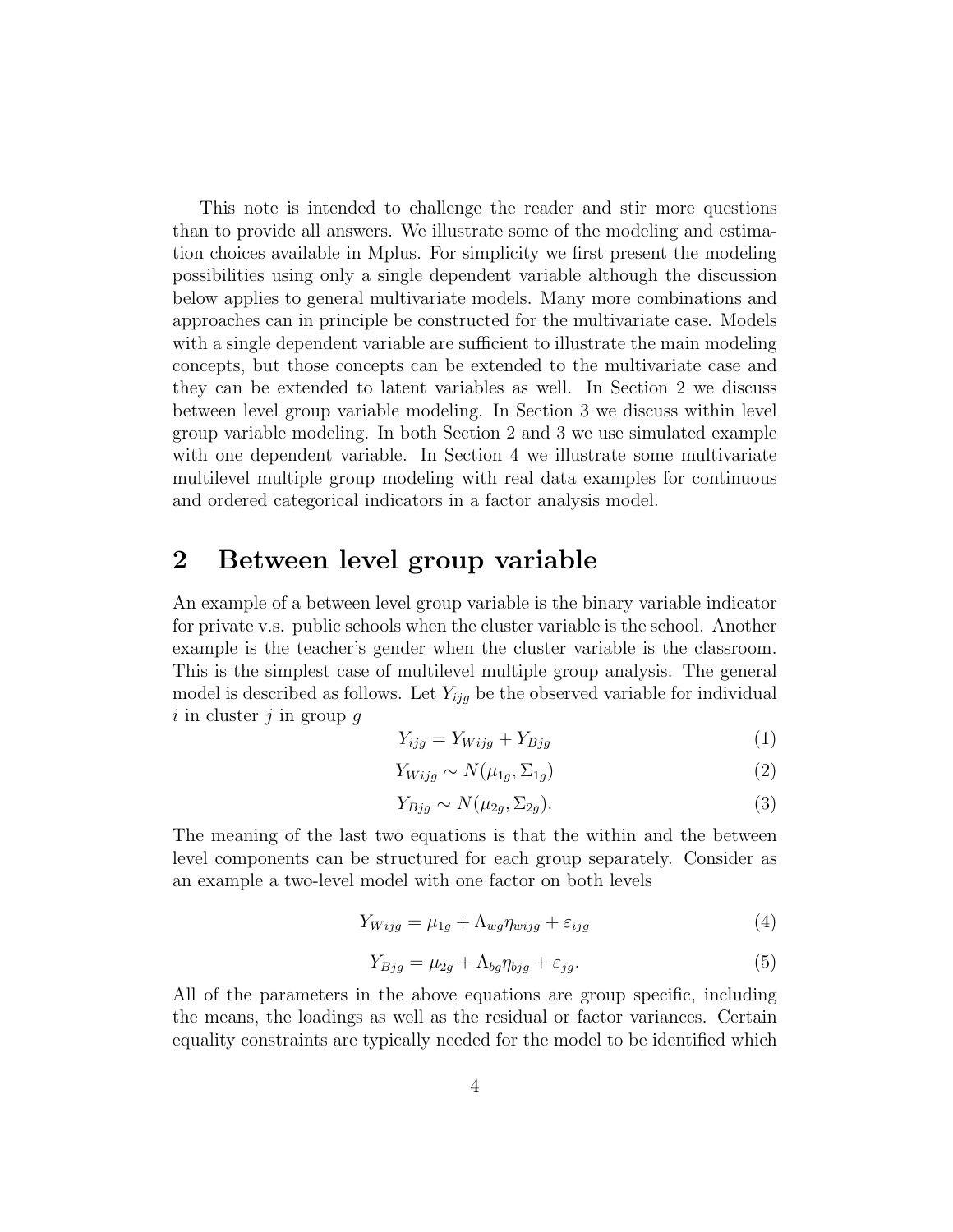we will not discuss here. The above model is illustrated in Mplus user's guide example 9.11, Muthén and Muthén  $(1998-2012)$ . The corresponding Montecarlo and data generation example is included with the Mplus installation. Using the maximum-likelihood estimation in these settings with normally distributed variables does not need numerical integration. The maximumlikelihood estimation is explicit and is based on the EM algorithm. Because the groups are independent of each other the complete log-likelihood is simply the sum of the log-likelihoods across the different groups

$$
LL = \sum_{g=1}^{G} LL_g \tag{6}
$$

where  $LL_g$  is the log-likelihood for group g,  $LL$  is the total log-likelihood, and G is the total number of groups. Thus the optimization algorithm is a simple repetition of the optimization algorithm used for the estimation of a single group multilevel model with the added complexities of across groups parameter equalities.

In these settings, the grouping variable is nested above the cluster variable. Thus if the number of groups is 10 or more, then three level modeling should be considered as this will yield a more parsimonious and accurate model. The third level will be the grouping variable. An example for this kind of analysis is Mplus User's Guide example 9.21. Using three level modeling only the means are group specific, i.e., this modeling yields an  $M_1$ model.

It is possible to use the WLSMV estimator in these settings when there are normal and categorical dependent variables, however this estimator does not currently allow multiple group modeling for two-level analysis and thus only the dummy variable approach can be used to estimate  $M_1$  models, see Mplus user's guide example 9.4.

When using the maximum-likelihood estimator with two-level categorical data numerical integration is used. Each observed variable can potentially lead to one dimension of integration because it adds one random intercept. Thus with many categorical outcomes it is important to reduce the number of dimensions of integration by retaining only the most important features in the model. For example, model (5) can be replaced with this model

$$
Y_{Bjg} = \mu_{2g} + \Lambda_{bg} \eta_{bg} \tag{7}
$$

if estimation problems occur due to the numerical integration. Model (5) estimation uses  $P$  dimensional integration, where  $P$  is the number of ob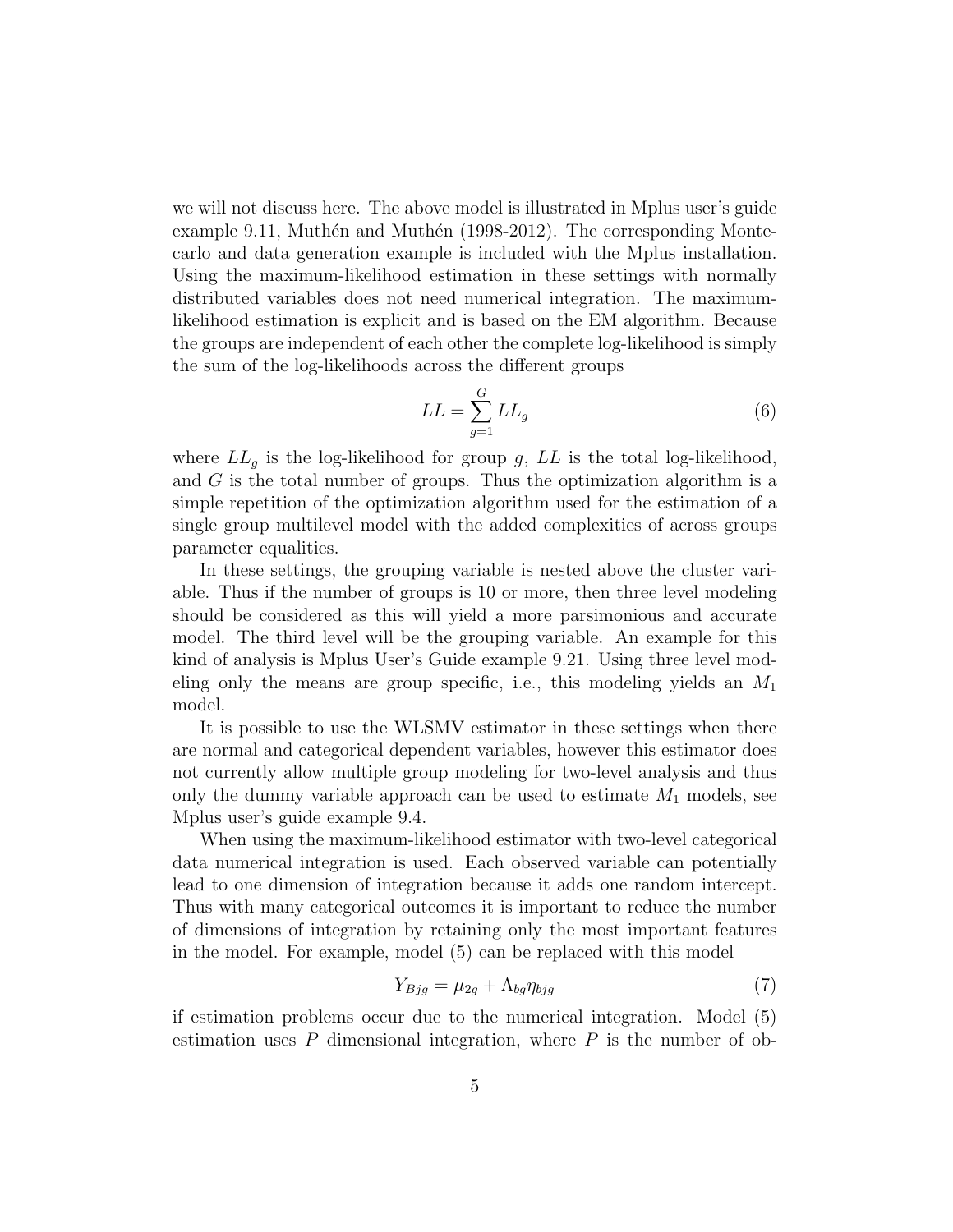served categorical variables, while model (7) estimation uses M dimensional integration, where  $M$  is the number of latent variables.

In Appendix A we include an Mplus input file for data generation for a two-level two-group model with one binary variable. The setup for this data generation uses two-level mixture model with two classes. Note here that in order to conduct a simulation study for the two-level two-group model this setup is not sufficient because the class variable is latent instead of observed. To make the class variable observed one has to add to this setup a categorical variable or a nominal variable that is a perfect indicator for the latent class variable, i.e., is equal to the latent class variable. This will essentially convert the latent class variable into an observed grouping variable. In Appendix B we include the input file for analyzing the data generated in Appendix A with a two-level two-group model with a between level group variable. Note here that instead of an observed categorical or nominal perfect class indicator variable we have used the KNOWNCLASS option which is another alternative to convert a latent class variable into an observed grouping variable. This option is not available, however, in Montecarlo studies. Note again that Appendices A and B should be used for the analysis of categorical data. For the analysis of continuous data one should use the simpler User's guide example 9.11.

It is possible to estimate the model in Appendix B also with the Bayes estimator through an entirely different setup. Multiple group or two-level mixture modeling options are not currently available in Mplus for the Bayes estimator in two-level settings and thus we need to use an entirely different setup. The Bayes estimator has the advantage over the ML estimator that it can handle any number of observed and latent variables because it does not use numerical integration. The setup for the Bayes estimator is included in Appendix C. In this setup we create two dummy variables for the two groups  $d_1$  and  $d_2$  and we regress the dependent variable on these dummy variables with random regression slopes  $S_1$  and  $S_2$ . These regression slopes are essentially the between parts of the categorical variable for the two groups. Note here that since the between parts are never measured for the same cluster the covariance between the two random slopes is an unidentified parameter which should therefore be fixed to 0 to make the model identified. Note also that with the Bayes estimator such a setup is needed also with continuous variables and not just categorical. Note also that with categorical variables the parameter estimates with the Bayes estimator are computed on a probit scale rather than on the logit scale as in Appendices A and B.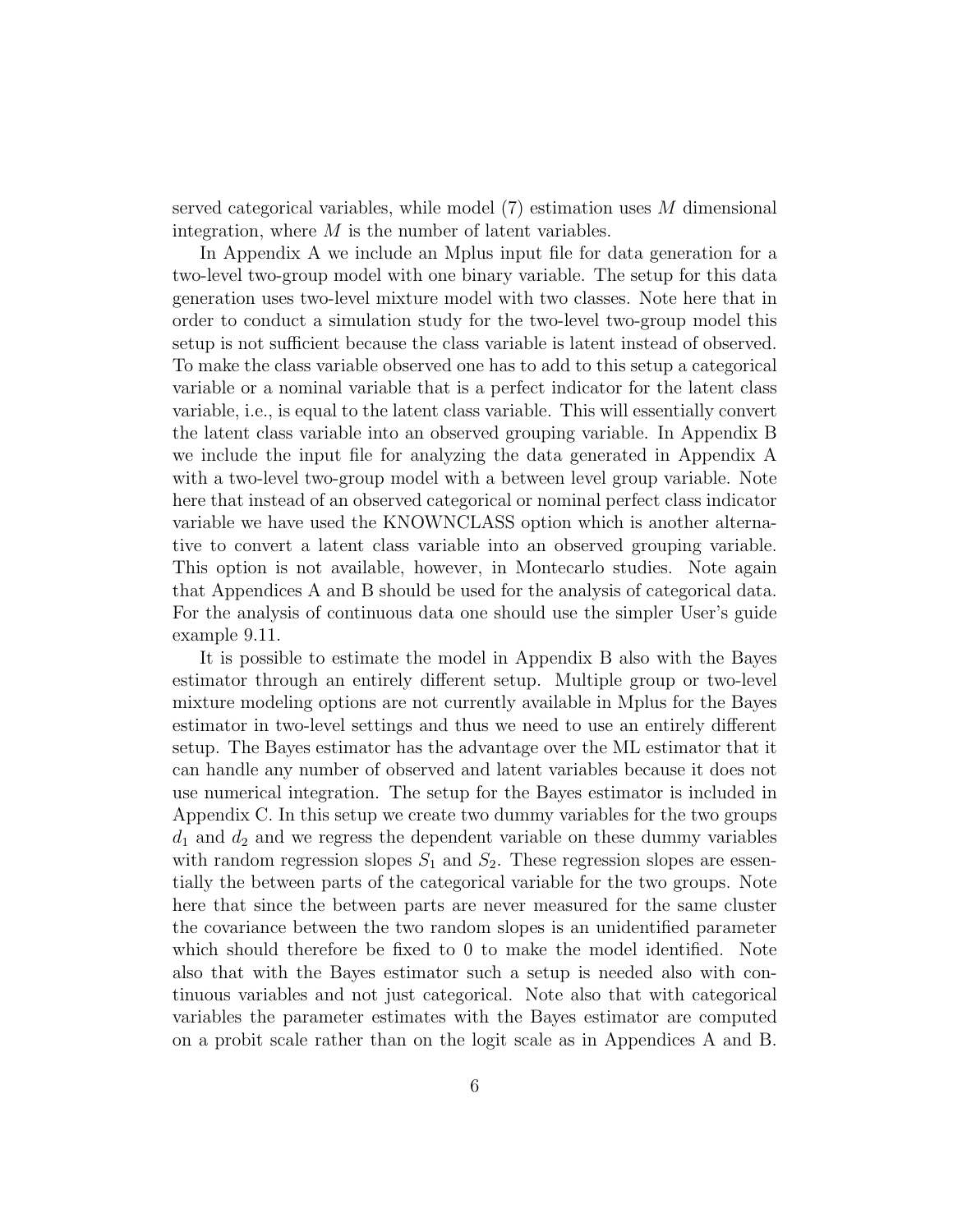We therefore include the MODEL CONSTRAINTS command in Appendix C to compute the parameters in the logit scale. The threshold parameters here are computed as the means of the random slopes and thus the signs should be reversed as well to match the scale of the parameters computed in Appendix B with the ML estimator.

#### 3 Within level group variable

A model with a within level group variable is generally more difficult to estimate because the fundamental equation (6) does not generally hold. The log-likelihood is not a simple sum of the the log-likelihoods across the different groups because the variables from the different groups are generally not independent. In fact the log-likelihood can not be expressed separately for the different groups because the groups share common variables. Each cluster now contains observations from different groups and the cluster level random effects can be different in all the groups. The general model is again given by equations (1-3), however, in each cluster there are multiple random effects and they can be correlated. Thus we have to replace equation (3) with the following equation

$$
Y_{Bj.} \sim N(\mu_2, \Sigma_2) \tag{8}
$$

where  $Y_{Bj}$  is a vector that contains all the random effects for all the groups  $Y_{Bj.} = (Y_{Bj1},..., Y_{BjG}).$  The mean vector  $\mu_2$  and the variance covariance matrix  $\Sigma_2$  give the joint distribution of all the random effects  $Y_{Bj}$  and thus the random effects in cluster  $j$  for the different groups can be correlated. Consider for example the case where the grouping variable is gender for students clustered within classrooms and an observed variables  $Y_{ijg}$  is influenced by different classroom effects for female and male students. The classroom effect for the two genders are naturally correlated due to the fact that the students are in the same classroom, however the classroom effect need not be the same for the two genders, i.e., the average value for the two genders need not be the same. In this example equation (8) can be explicated by following two equations

$$
Y_{Bjg} \sim N(\mu_{2g}, \sigma_{2g})\tag{9}
$$

$$
Cov(Y_{Bj1}, Y_{Bj2}) = \rho.
$$
\n
$$
(10)
$$

Equation (10) clearly shows the difference between modeling within and between level group variables. For between level group variables the random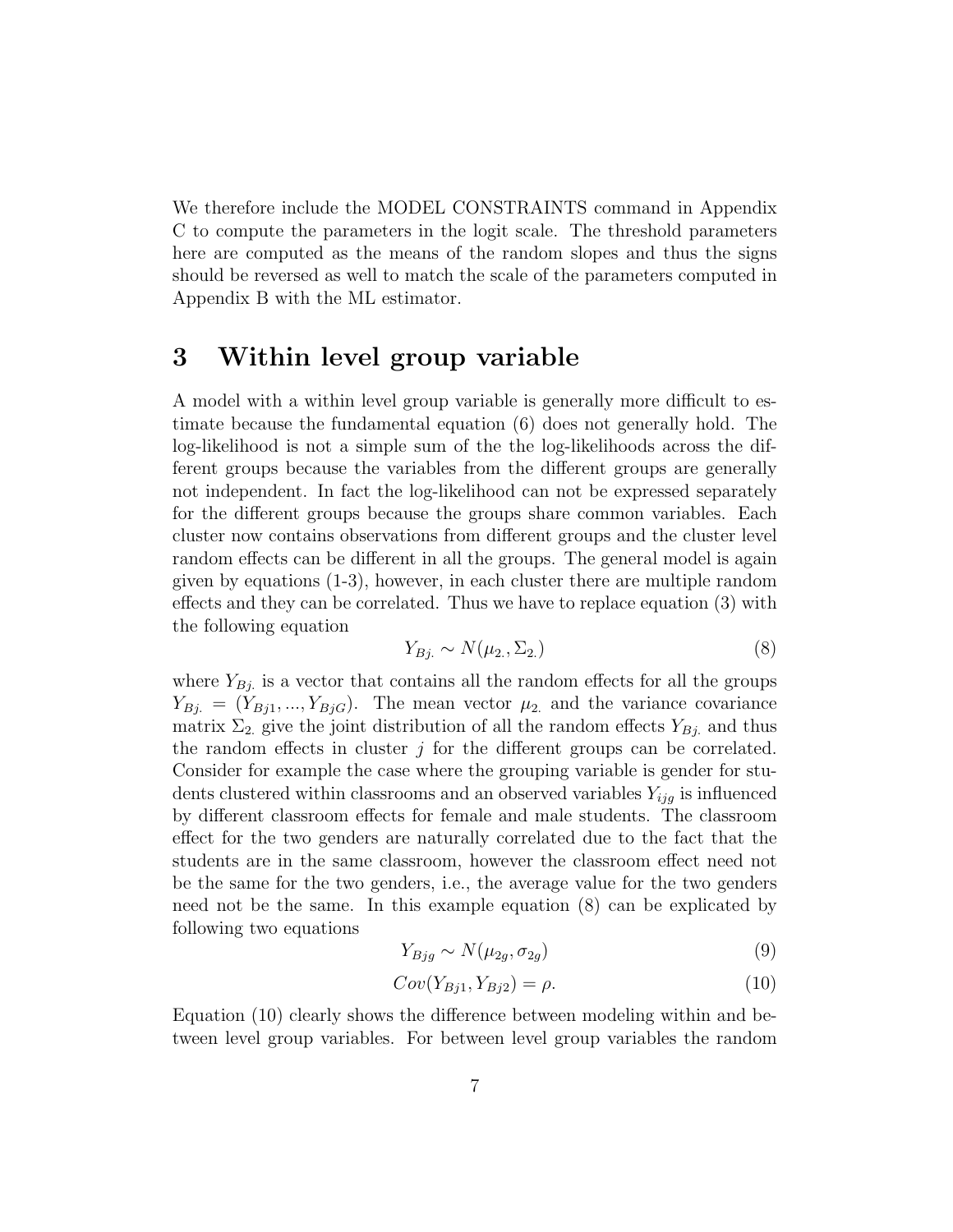effects are not correlated, i.e., are modeled as independent. The correlation parameter  $\rho$  is not an identifiable parameter in the between level group variable case as only one of the two random effects exist.

In Appendix D we include an Mplus input file that can be used to generate data according to the above model. The data generation uses the two-level mixture module of the Mplus program. In this input file we include just the model population command which specifies the parameters that are used for the data generation and we don't specify a model command that would be used for the model estimation. The Mplus program instead assumes a default model specification and uses that model in the estimation. The goal however of this input file is not to estimate a model but only to generate the data. In principle we can specify a model command in this input file which is a simple copy of the model population command, however, this model specification yields a mixture model where the binary grouping variable is unobserved, i.e., a latent grouping variable. This is not our goal since we are interested in observed grouping variables such as gender. If we are interested in conducting a simulation study for this multiple group model rather than a two-level mixture model we have to include as a dependent variable a binary variable that is a perfect indicator for the latent class variable. This way we convert the grouping latent variable into an observed variable. Alternatively a simulation study can be conducted using the input file provided in Appendix D and the external Montecarlo facilities illustrated in example 12.6 in the Mplus user's guide. In Appendix D we include an Mplus input file for data generation for a two-level two-group model with one continuous variable. We use this data to illustrate the alternative modeling possibility in Mplus.

The input file in Appendix D also illustrates how Mplus treats within level groups and how between level random effects have to be specified. Unlike the between level group case discussed in the previous section, here Mplus will not allow the specification of the between level random effect to be done with the name of the observed variable. If the random effect is specified using the same name as the observed variable that will mean that there is only one between level effect that is the same for both groups. Instead we are interested in the model where the random effect is different for the two groups and this is why two latent variables are introduced to represent these between level random effects  $e_1$  and  $e_2$ . By specifying zero residual variance for  $Y$  and loadings that are 0 or 1 in the two groups we essentially specify a model where  $Y_b$  is represented by the different  $e_q$  in the different groups. It is also important to note here that the two random effects  $e_1$  and  $e_2$  are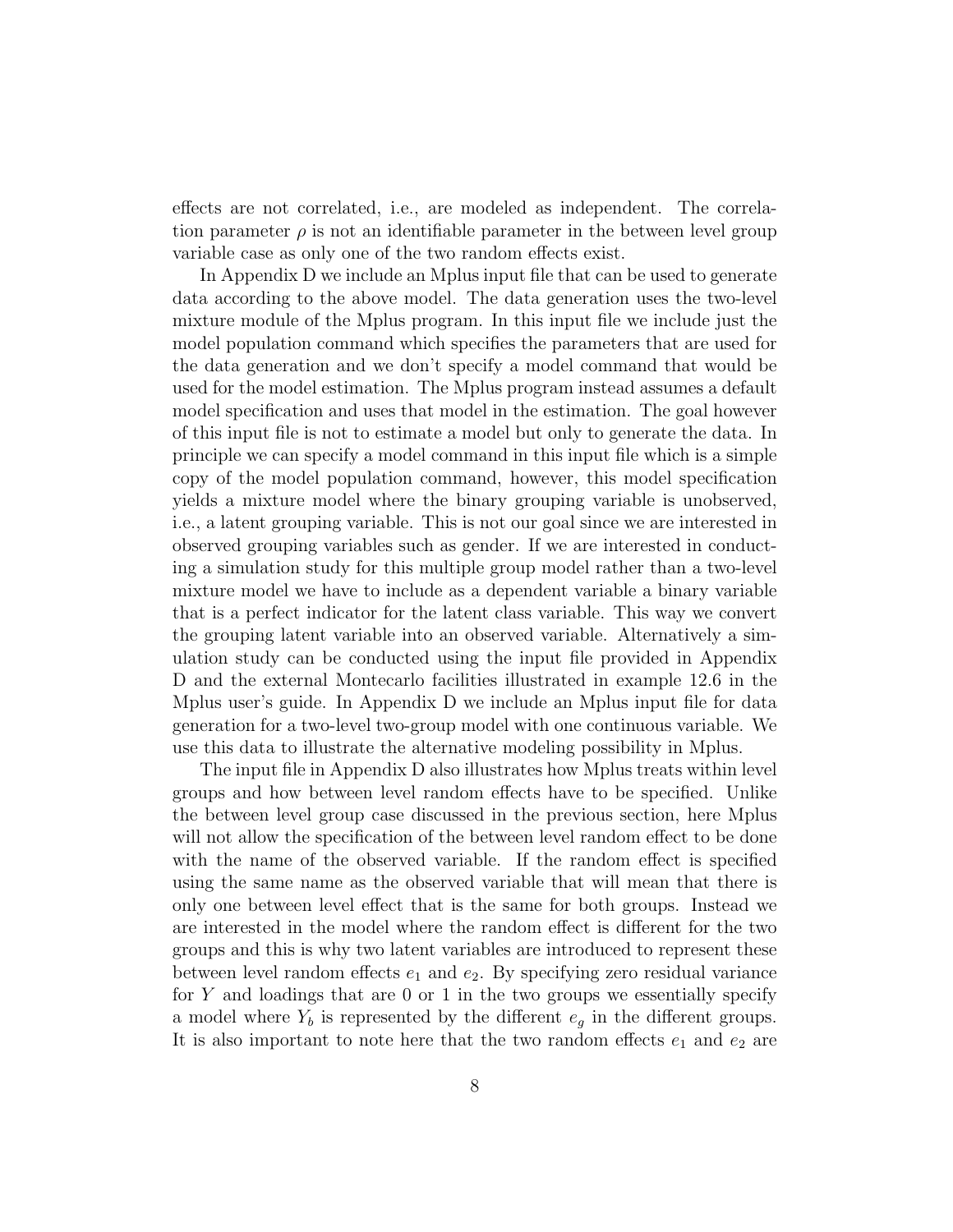correlated during the data generation process.

The Mplus input file that can be used to analyze the data generated in Appendix D is included in Appendix E. With this input file we analyze the data using the exact same model that was used to generate the data, i.e., with this input file we estimate different between level effect for each group. We call this model the  $H_1$  model. Note however that this model estimation uses 2 dimensions of numerical integration. In fact if there are G groups the model would use G dimensions of numerical integration. Note that the numerical integration is used even when the dependent variable is continuous. In principle the likelihood is explicit for this model when the dependent variable is continuous and it could be maximized without numerical integration, however, such an explicit likelihood approach is not implemented in Mplus yet for this model and thus the numerical integration approach is the only one available. If the model has more than one variable there could be G random effects for each variable and that will yield even more dimensions of numerical integration. This model has 7 parameters. Note that the Mplus output reports 8 parameters because it includes the parameter that determines the percentage of observations in each group which is typically not included in a multiple group model so we will not count this parameter here. The 7 parameters are: the two group specific means, the two group specific variances on the within level and the two on the between level as well as the covariance parameter between the two group specific cluster effects. The  $H_1$ model can be described with the following equations

$$
Y_{ijg} = \mu_g + \xi_{gj} + \varepsilon_{ijg} \tag{11}
$$

where  $Y_{ijg}$  is the dependent variable for an observation i belonging to group g and cluster j,  $\mu_q$  are the intercept parameters,

$$
\varepsilon_{ijg} \sim N(0, \theta_g) \tag{12}
$$

$$
\xi_{jg} \sim N(0, \psi_g) \tag{13}
$$

and

$$
Cov(\xi_{jg_1}, \xi_{jg_2}) = \rho_{g_1g_2}.\tag{14}
$$

There are several competing models that are not as general and flexible as the  $H_1$  model. These models are more restricted, but have easier and more scalable estimation methods. The models are generally nested in the above model and the likelihood ratio test can be used to test if these more restricted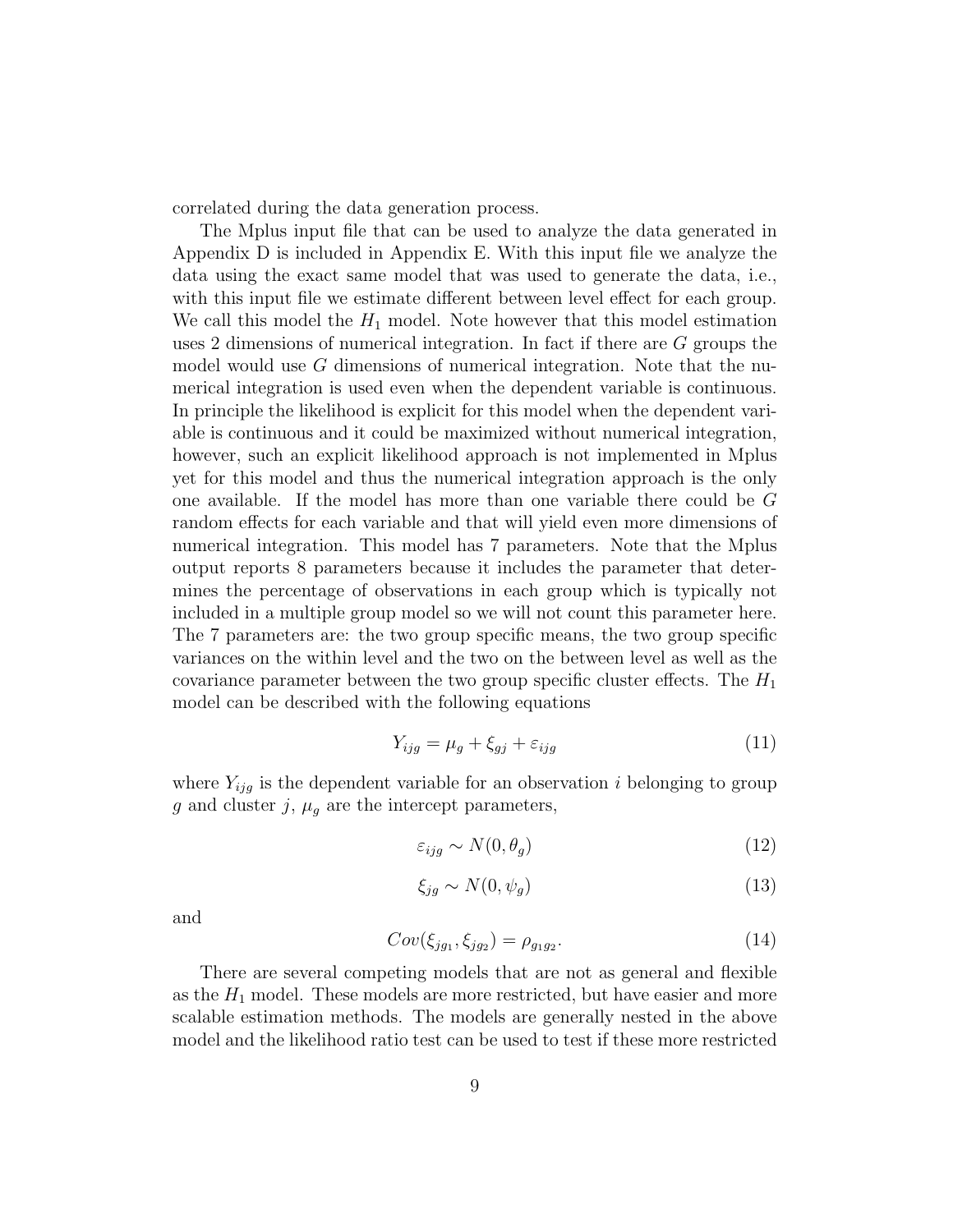models are sufficiently good fit for the data compared to the  $H_1$  model. Note that for small data sets with small number of clusters the LRT test may accept the simpler models as sufficient only because of the lack of power to establish the need for the more general  $H_1$  model. Practical applications of this methodology are needed to determine the performance of the LRT test with real data.

The first alternative to model  $H_1$  is model  $H_2$ . This model is estimated with the input file included in Appendix F. In this model the different groups have different cluster level effects, however the correlation between these effects is fixed to 1 and thus there is only one continuous latent dimension and the estimation uses only 1 dimension of numerical integration. The cluster specific deviation from the fixed effect of the group variable on the dependent variable are proportional. Since in many applications the cluster effects will be highly correlated, the assumption of correlation 1 between the cluster level effects maybe reasonable in many real data examples. The model uses one latent variable on the between level while the loadings vary across the groups to provide group specific variance for the cluster effect. Model  $H_2$  has 6 parameters. The only parameter that is missing here is the correlation parameter on the between level which is essentially fixed to 1. This model can be estimated with 1 dimensional numerical integration regardless of how many groups there are. This is a computational advantage over model  $H_1$ . The  $H_2$  model estimation uses numerical integration even when the dependent variable is continuous, just like the  $H_1$  model estimation. The  $H_2$  model can be described with the following equations

$$
Y_{ijg} = \mu_g + \lambda_g \xi_j + \varepsilon_{ijg} \tag{15}
$$

where  $\mu_g$  are the intercept parameters,  $\lambda_g$  are loading parameters

$$
\varepsilon_{ijg} \sim N(0, \theta_g) \tag{16}
$$

and

$$
\xi_j \sim N(0, 1). \tag{17}
$$

Here  $\lambda_g^2$  can be interpreted as the variance of the group specific cluster effect.

Model  $H_3$  is estimated with the input file included in Appendix G. In this model the correlation between the two between level random effects is fixed to 0 instead of 1. This model does not require numerical integration at all and is estimated with the non-mixture module of Mplus using standard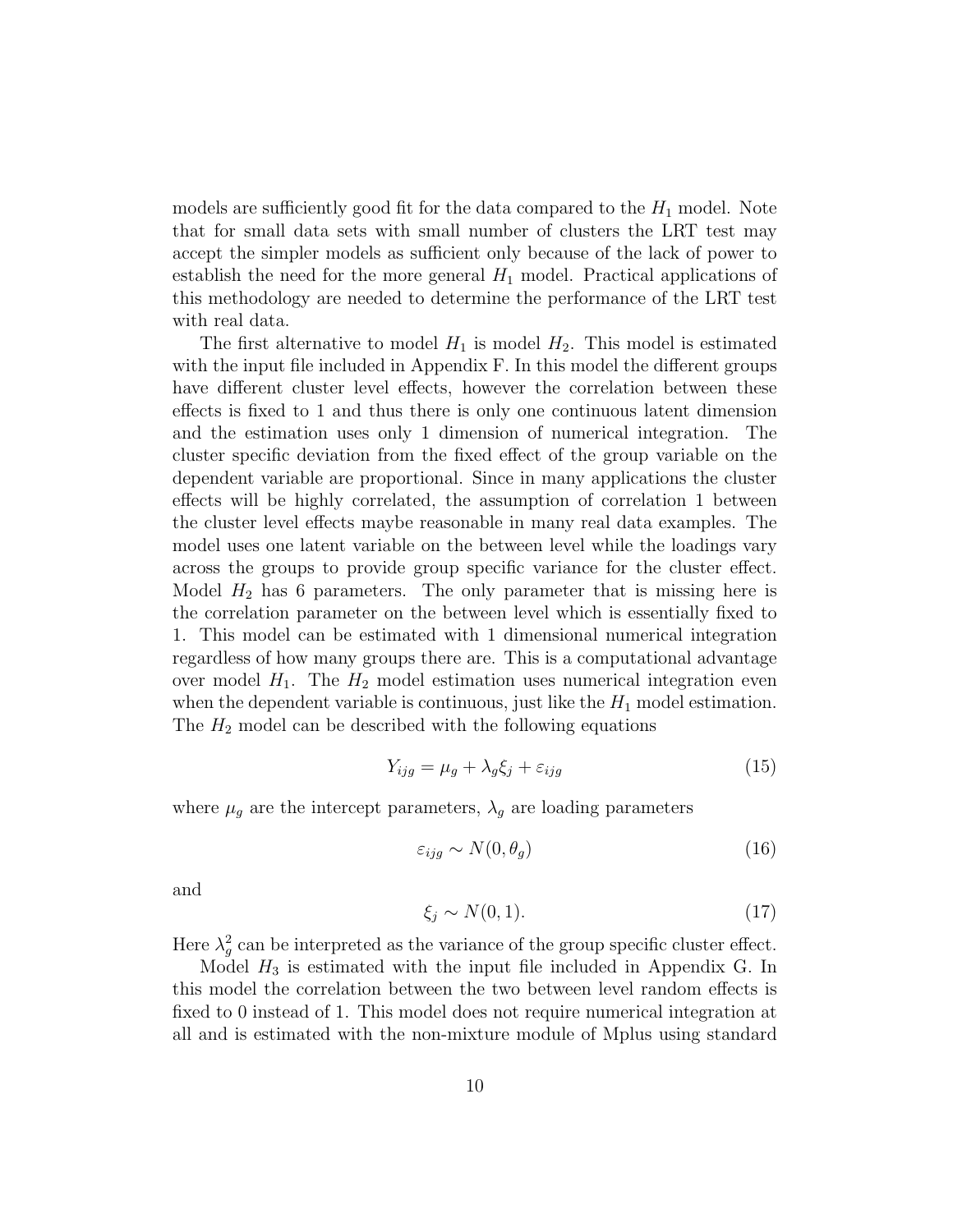multiple group analysis. If the random effects are independent across groups then we can split each cluster into two independent clusters each consisting of the observations in the two groups. This is achieved simply by redefining the cluster variable so that the cluster variable has different values in the different groups. This method could perform quite poorly in practice because we can assume in general that the random effects will be correlated. Note also that in this model the likelihood does not include the likelihood for the grouping variable and also does not include as a parameter the proportion of observations in each group. Thus in order to conduct the LRT test between model  $H_1$  and model  $H_3$  for example the likelihood of the grouping variable has to be computed separately and added to the likelihood of the  $H_3$  model. The likelihood of the grouping variable is simply the likelihood for a binary variable in this case. To estimate model  $H_3$  we do not need to specify a model statement because the default model statement in Mplus is the  $H_3$ model. This model also has 6 parameters. The advantage of this model is again a computational advantage. The model does not require any numerical integration regardless of how many variables are used. To estimate this model with a categorical variable however numerical integration will still be used and the estimation should be done through the twolevel mixture module of Mplus. The  $H_3$  model can be described with the following equations

$$
Y_{ijg} = \mu_g + \xi_{gj} + \varepsilon_{ijg} \tag{18}
$$

where  $\mu_g$  are the intercept parameters,

$$
\varepsilon_{ijg} \sim N(0, \theta_g) \tag{19}
$$

and

$$
\xi_{jg} \sim N(0, \psi_g). \tag{20}
$$

The cluster effects  $\xi_{jq}$  are not correlated within cluster j.

Model  $H_4$  is another slightly restricted model. The model is equivalent to model  $H_1$  with the restriction that the within level residual variances are the same across the two groups. The model setup is included in Appendix H. The model doesn't use multiple group or mixture setup. Instead as in Appendix C the model uses dummy variables to create the cluster random effects as random slopes for the dummy variables. The model can be estimated with the ML or Bayes estimator with categorical or continuous variables. The model also has 6 parameters. The only missing parameter is the group specific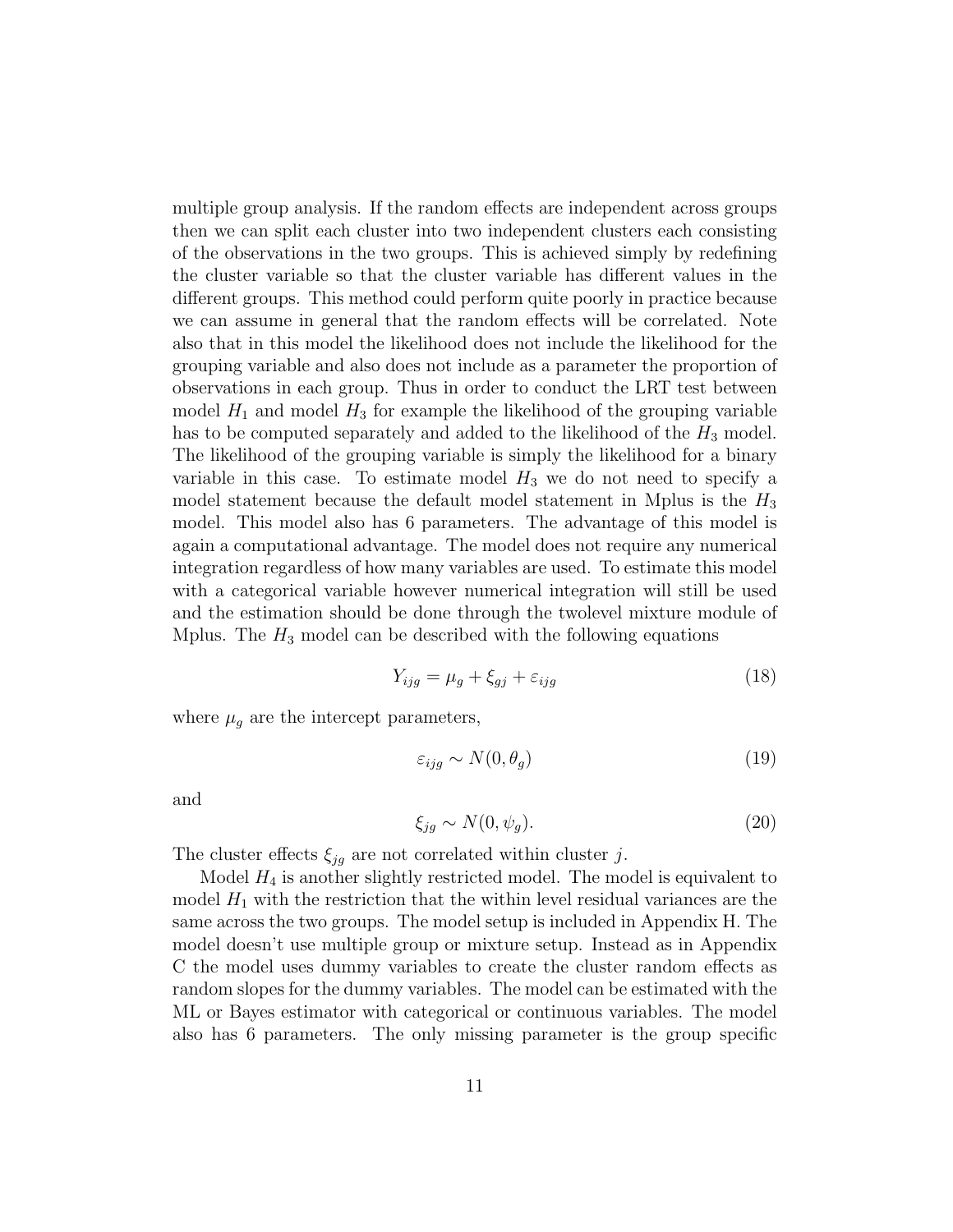residual variance on the within level. Here again the log-likelihood does not include the log-likelihood of the grouping variable so to conduct the LRT between model  $H_1$  and this model the log-likelihood has to be adjusted by the grouping variable log-likelihood. The  $H_4$  model can be described with the following equations

$$
Y_{ijg} = \mu_g + \xi_{gj} + \varepsilon_{ijg} \tag{21}
$$

where  $\mu_g$  are the intercept parameters,

$$
\varepsilon_{ijg} \sim N(0,\theta) \tag{22}
$$

$$
\xi_{jg} \sim N(0, \psi_g) \tag{23}
$$

and

$$
Cov(\xi_{jg_1}, \xi_{jg_2}) = \rho_{g_1g_2}.\tag{24}
$$

Model  $H_5$  is another slightly restricted model. The model is a restriction of model  $H_4$ . The new restriction here is that the residual variance on the between level is also not a group specific parameter. This model is estimated as a three-level model where the grouping variable is transformed into a new clustering variable. The original cluster variable is now the cluster level variable at the highest level. The multiple groups within the original clusters now represent the second level clustering. The input file for this model is included in Appendix I. The groups specific means are retained via a regression on the grouping variable, or in case of more than two groups on the dummy variables. The group specific cluster effect is also retained in this model as these are the effects from the middle clustering level and they are different across the groups. The group specific cluster effects are also correlated through the level 3 clustering effect. This model has the advantage over the  $H_4$  model in that it can handle more elegantly larger number of groups, by retaining the group specific cluster effects without increasing the number of parameters dramatically as the number of groups increase. The model can be estimated with the ML or Bayes estimators with categorical or continuous variables. The  $H_5$  model can be described with the following equations

$$
Y_{ijg} = \mu_g + \zeta_j + \xi_{gj} + \varepsilon_{ijg}
$$
\n<sup>(25)</sup>

where  $\mu_g$  are the intercept parameters,

$$
\varepsilon_{ijg} \sim N(0,\theta) \tag{26}
$$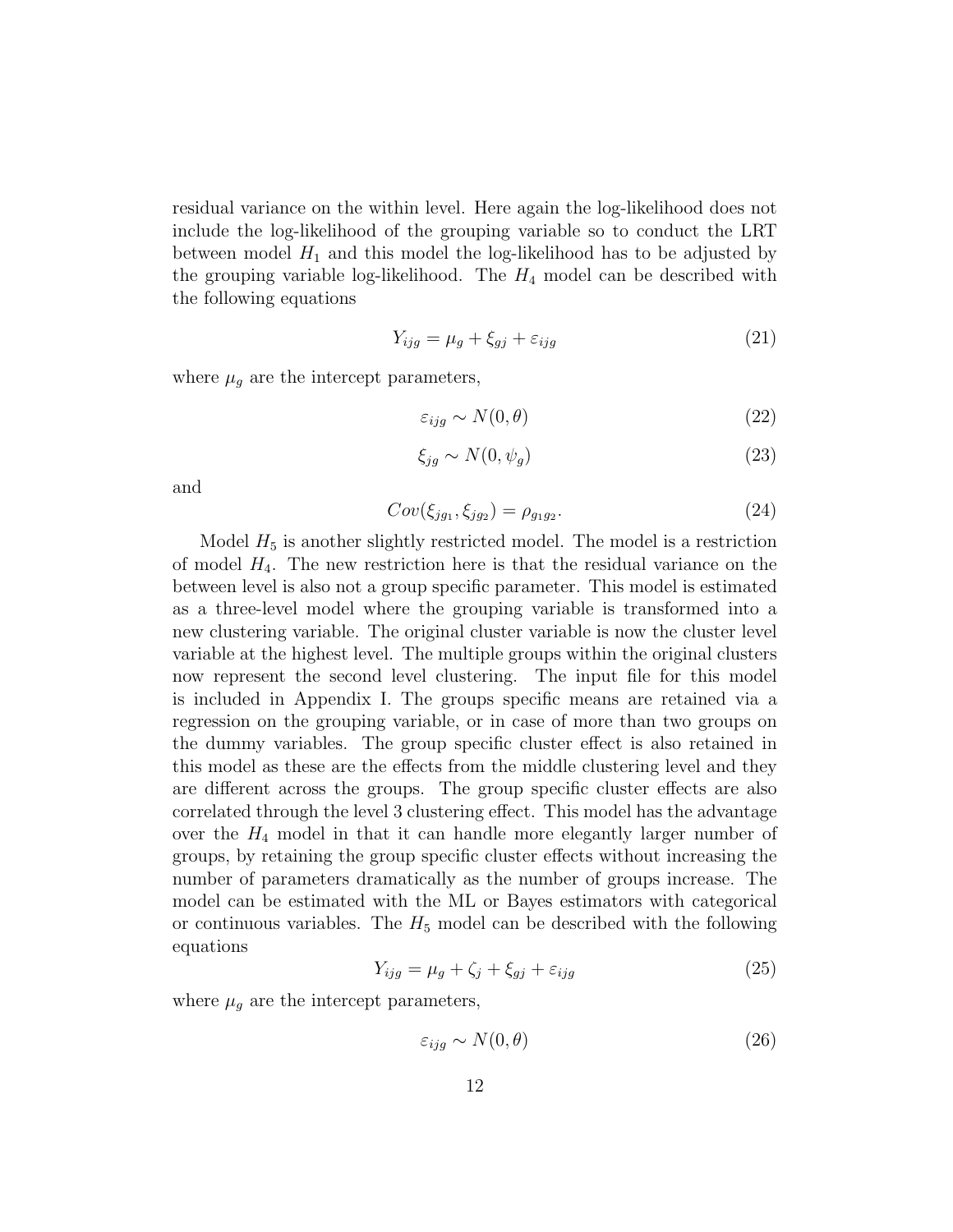$$
\xi_{jg} \sim N(0, \psi) \tag{27}
$$

and

$$
\zeta_j \sim N(0, \sigma). \tag{28}
$$

Models  $H_6$  and  $H_7$  are models where the cluster specific effect is the same across the groups. These models are simpler to estimate and should be considered as well because in many practical situations even if the cluster effects are group specific due to small sample size there will be not enough power in the data to establish statistical significance for the group specific cluster effect models  $H_1,...,H_5$ . Model  $H_6$  is nested within model  $H_2$  and is based on the restriction that the cluster effects are not just proportional but actually equal. This is equivalent to saying that the variances of the cluster specific effect are equal across the groups and since the correlation between these effects is 1 then the effects are actually equal. In this model  $H_6$  the group variable has a fixed effect on the mean of the variable and the within level residual varies across the groups. The model has 5 parameters. The parameters are the same as in model  $H_2$  except that the between level variances are the same across the two groups. Model  $H_6$  uses 1-dimensional integration regardless of the type of dependent variable in the models. The  $H_6$  model can be described with the following equations

$$
Y_{ijg} = \mu_g + \xi_{jg} + \varepsilon_{ijg} \tag{29}
$$

where  $\mu_g$  are the intercept parameters,

$$
\varepsilon_{ijg} \sim N(0, \theta_g) \tag{30}
$$

and

$$
\xi_{jg} \sim N(0, \psi). \tag{31}
$$

Finally model  $H_7$  is a further restriction of model  $H_6$  that holds the within level variances the same across the groups. This model is essentially equivalent to including the grouping variable as a predictor and it does not use Mplus multiple group utilities. The model has just 4 parameters, the two group specific mean parameters as well as the within and the between variance parameters. Model  $H<sub>7</sub>$  does not use numerical integration if the dependent variable is continuous and it uses 1-dimensional integration if the variable is categorical. The  $H_7$  model can be described with the following equations

$$
Y_{ijg} = \mu_g + \xi_{jg} + \varepsilon_{ijg} \tag{32}
$$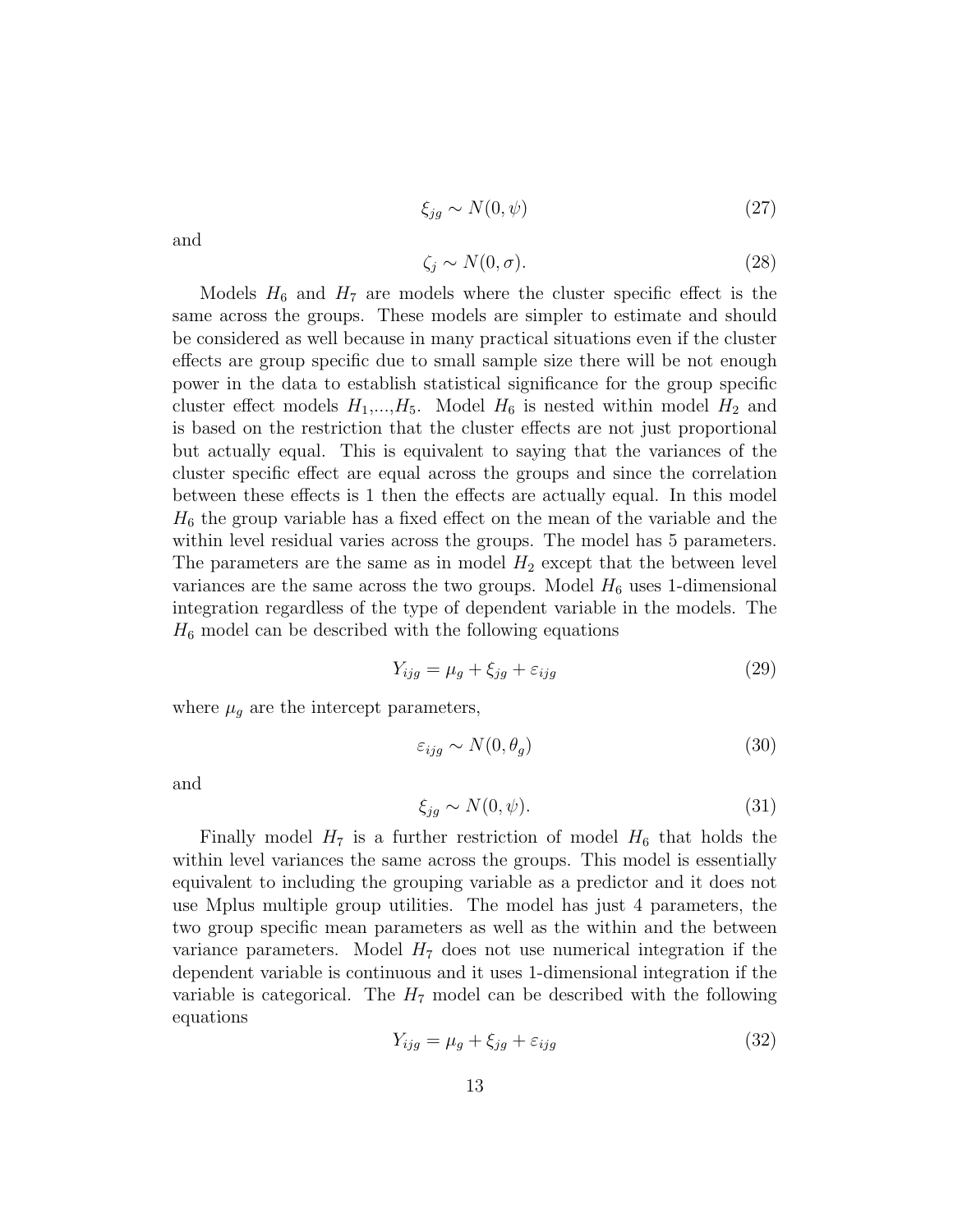| Model          | Log-likelihood | Number of parameters |
|----------------|----------------|----------------------|
| $H_1$          | $-20800.8$     |                      |
| $H_2$          | $-20948.4$     |                      |
| $H_3$          | $-20842.4$     |                      |
| $H_4$          | $-21009.7$     | 6                    |
| $H_5$          | $-21011.2$     | 5                    |
| $H_6$          | $-21009.5$     | 5                    |
| H <sub>7</sub> | $-21200.2$     |                      |

Table 1: Log-likelihood values for different model using simulated data

where  $\mu_g$  are the intercept parameters,

$$
\varepsilon_{ijg} \sim N(0,\theta) \tag{33}
$$

and

$$
\xi_{jg} \sim N(0, \psi). \tag{34}
$$

Table 1 contains the likelihood values set in the same metric by including the log-likelihood of the grouping variable and the number of parameters, excluding the group proportion parameter. Since the data was generated according to the most flexible model  $H_1$  it is no surprise that the best likelihood is obtained for this model and a formal LRT test will reject all other model.

In the settings of within level grouping variable, the grouping variable is not nested above the cluster variable but it provides a cross nesting for the observations. Thus if the number of groups is 10 or more, then a crossclassified model should be considered as this will yield a more parsimonious and accurate model. The second clustering variable for the cross classified model will be the grouping variable. Using cross-classified modeling only the means will be group specific.

#### 4 Two-level two-group factor analysis models

In this section we illustrate the multilevel multiple group modeling described in Section 3 using real data examples. In Section 4.1 we illustrate the modeling and the estimation issues for a factor analysis model with continuous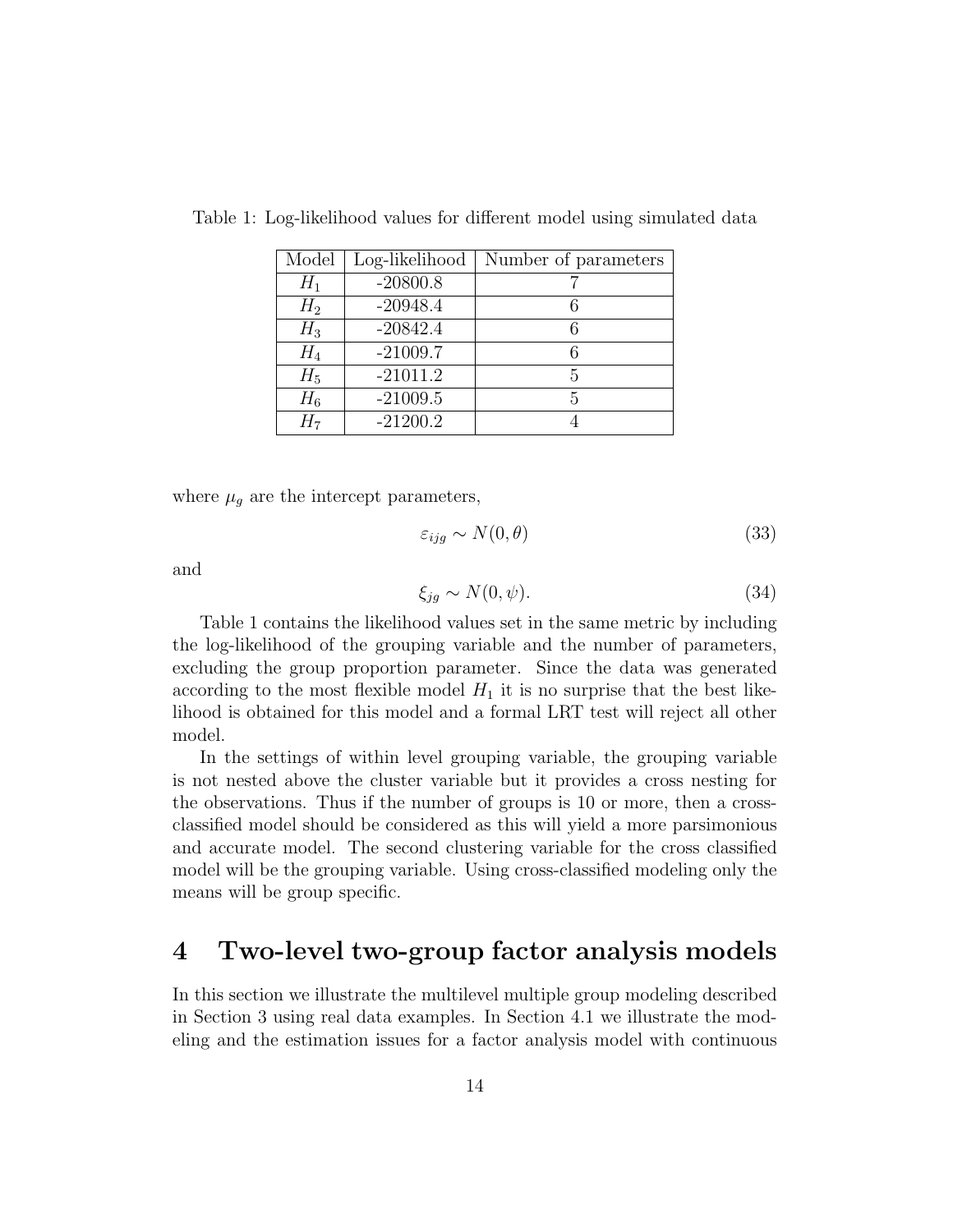indicators and in Section 4.2 we use a factor analysis model with categorical indicators. The type of indicator variables determines the estimation methods that are available, the numerical issues that can be encountered, the dimensions of numerical integration, and the possible and feasible modeling extensions. Thus we consider the case of continuous and categorical variables separately.

#### 4.1 Two-level two-group models with continuous variables

In this section we illustrate the multilevel multiple group modeling using a 1 factor analysis model measured by continuous variables. The multiple group modeling is applied to the factor only. We do not model in these analysis any item specific group effects.

The data comes from the National Educational Longitudinal Study (NELS). We analyze the data as described in Muthen et al.  $(1997)$ . The sample contains data for 5198 students from 235 schools. The variables that are analyzed are created from testlets covering reading, math, science and history. Sixteen achievement variables are created for each student. The grouping variable is the student's gender and the clustering variable is the school variable. The log-likelihood for the seven models described in Section 3 are given in Table 2. We adjust the log-likelihood so that it includes the log-likelihood for the grouping variable but we exclude the parameter for the group proportions. It is clear from the results in Table 2 that the LRT testing rejects all models but the most flexible model  $H_1$  where the cluster effect is group specific. Note however that in a practical situation other factors may be important in selecting the best model. One such factor is the ability of a model to be generalized easily and elaborated upon. For example if we want to include item specific cluster effects some of the models will need many dimensions of numerical integrations while others will not. Similarly if more latent variables are involved some of these models will result in high dimensional numerical integration while others will not.

The Mplus input files for Models  $H_1$ - $H_7$  are included in Appendices L-R. In model  $H_3$  we used the define statement to split the clusters in two clusters by adding gender\*3000000. The value 3000000 is bigger than the maximum cluster value in the original data file and with that statement we are guaranteed that when gender=0 all cluster values are below 3000000 and when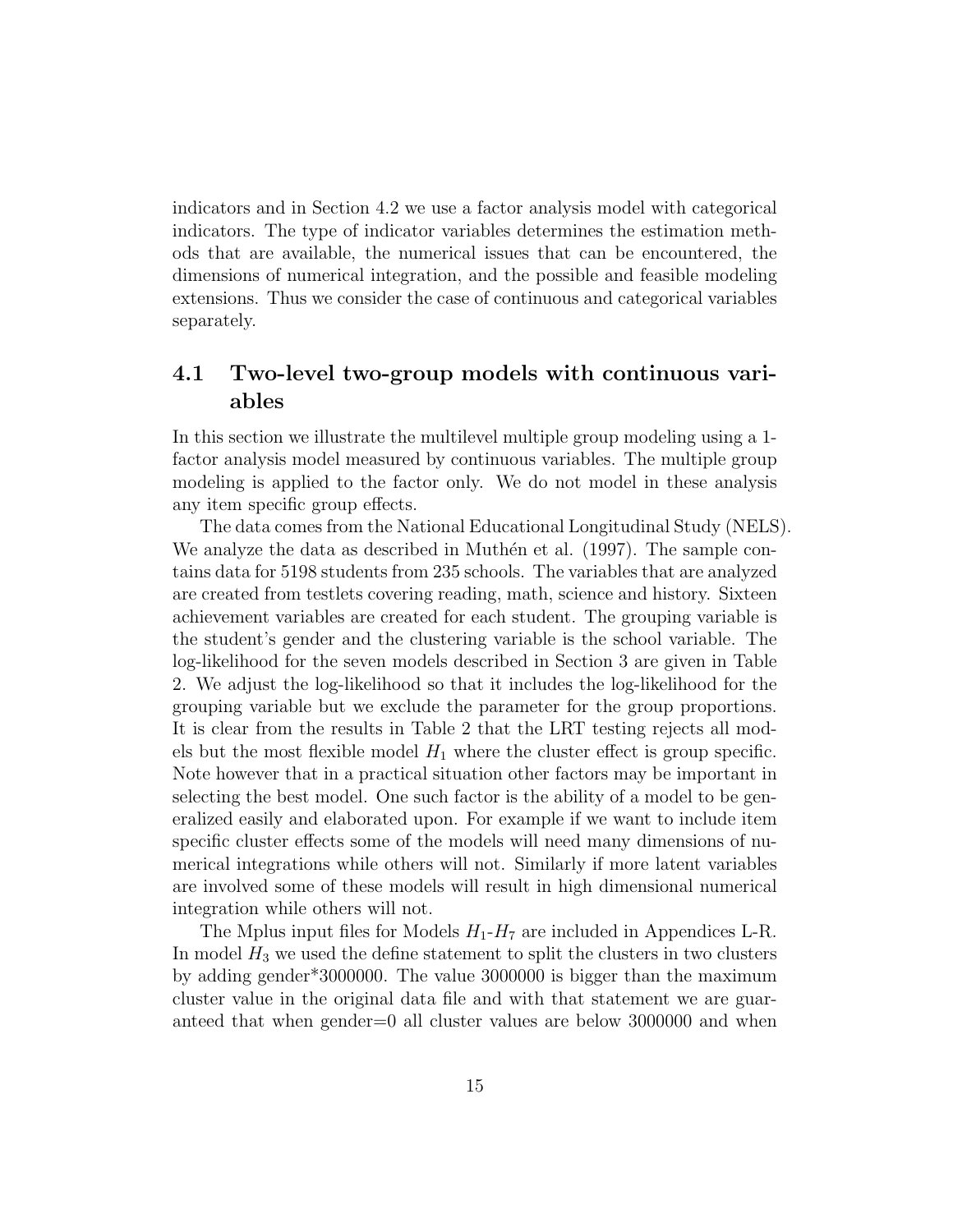| Model | Log-likelihood | Number of parameters | Dimensions of integration |
|-------|----------------|----------------------|---------------------------|
| $H_1$ | $-128519.0$    | 53                   |                           |
| $H_2$ | $-128525.1$    | 52                   |                           |
| $H_3$ | $-128607.7$    | 52                   |                           |
| $H_4$ | $-128524.5$    | 52                   |                           |
| $H_5$ | $-128524.8$    | 51                   |                           |
| $H_6$ | $-128525.1$    | 51                   |                           |
| $H_7$ | $-128530.9$    | 50                   |                           |

Table 2: Log-likelihood values for different model using NELS data

gender=1 all values are above 3000000, i.e., each clusters is split by gender to form two new clusters. In models  $H_3$ ,  $H_5$ , and  $H_7$  we used a regression on the constant 1 to obtain the random intercepts of the factor on the between level(s). To include a constant in the model the variance=nocheck; data command option is needed. An alternative method for estimating this model is to use the approach used for model  $H_1$  but to fix the residual variances of the observed variables to 0. When numerical integration is not used the residual variances are actually fixed to a small value of 0.0001 rather than zero to avoid singularity of the between level variance covariance matrices. In most applications this will work well. In some applications however that approach can lead to slow convergence and imprecision in the log-likelihood value which is the main interest here. In all other examples we hold the loadings parameter on the within and the between level equal so that the between factor can be interpreted as the between part / cluster effect of the main factor.

#### 4.2 Two-level two-group models with categorical variables

In this section we illustrate the multilevel multiple group modeling using a 1-factor analysis model measured by ordered categorical items. Here the multiple group modeling is applied to the factor just as in the previous section and we do not model any item specific group effects.

The data comes from the Johns Hopkins Center for Prevention and Early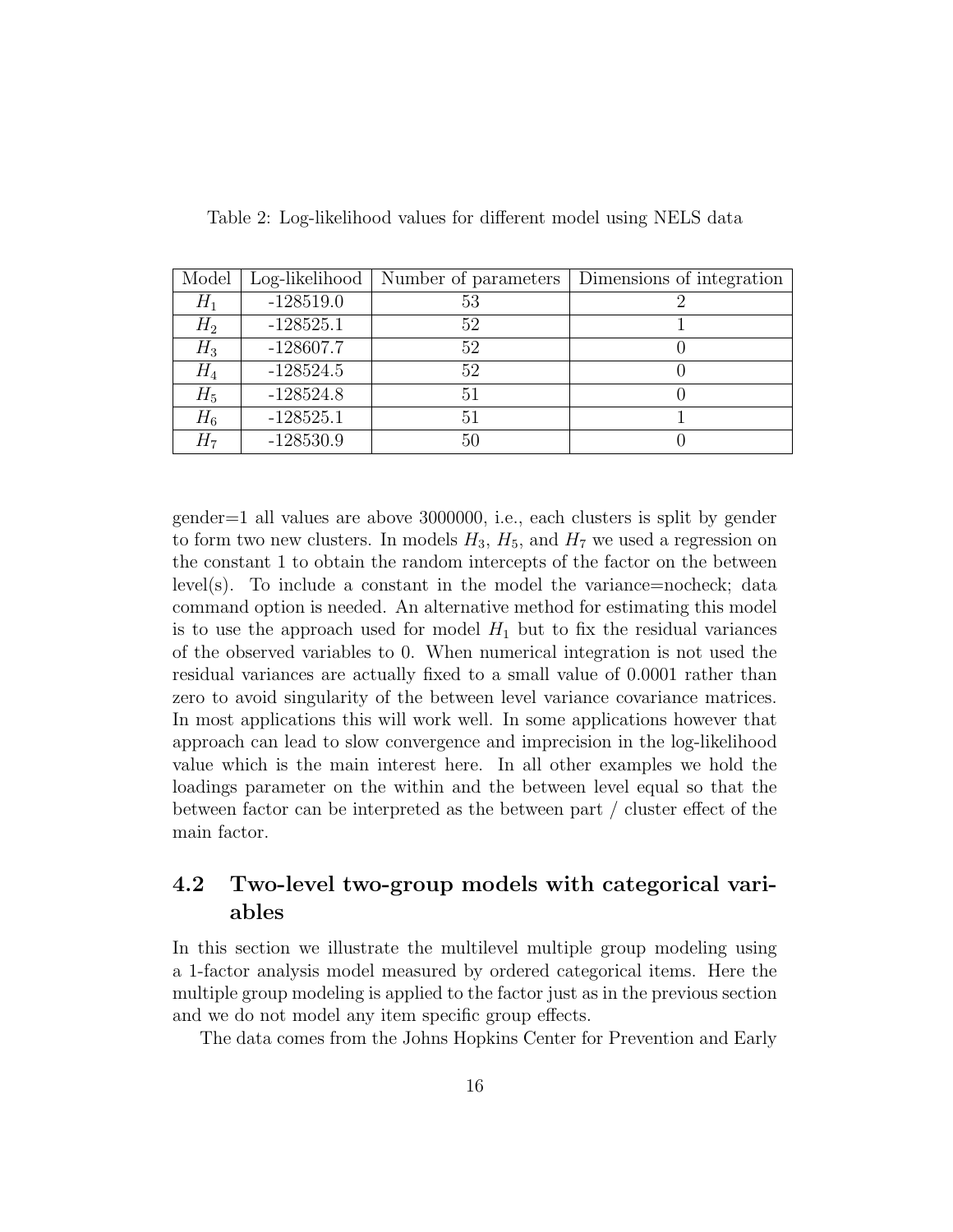Intervention Cohort described in Ialongo et al. (1999). We use Cohort 3 of the TOCA (Teacher Observation of Classroom Adaptation) data. The data consists of a teacher-rated measurement instrument capturing aggressivedisruptive behavior among a sample of U.S. students in Baltimore public schools. The instrument consists of 13 items scored as 1 (almost never) through 6 (almost always). A total of 678 students are observed in 27 classrooms from Fall of Grade 1 through Grade 6 for a total of 8 time points. The observations are nested within classroom/teacher and we use the gender variable as a within-level grouping variable and the classroom variable as the two-level cluster variable. In this analysis we use only the data collected in the Fall of Grade 1. Using the above models we can understand to what extent the aggressive-disruptive behavior in students depends on the gender of the student and the classroom they belong to. The log-likelihood for the seven models described in Section 3 are given in Table 3. Again we adjust the log-likelihood so that it includes the log-likelihood for the grouping variable but we exclude the parameter for the group proportions. It is clear from the results in Table 2 that the LRT testing rejects all models but the simplest model  $H_7$  where the gender variable has a fixed effect on the factor. It is also clear from these results the potential drawback of Model  $H_3$ . It is much more realistic assumption in this data to assume that the cluster effect is the same for both genders than to assume that the effects are two independent variables. The dependence between potential group specific cluster effects is critical. The fact that no statistically significant differences between the cluster effects for the different groups was found may reflect the fact that the sample size is small and there is not enough power in this data to detect such difference or that gender differences in behavior are quite uniform across the population, particularly in the early grades.

Another model that is of interest here is a variation of Model  $H_5$ . We call this model  $H_{5a}$ . In this model we include item specific classroom effects as well as group specific item classroom effects. This model is not nested within any of the models  $H_1$ - $H_7$ . The model is estimated with the Bayes estimator and the interesting finding here is that while the group specific cluster effect is not significant the group specific item cluster effects are all significant.

All Models  $H_1-H_7$  as well as model  $H_{5a}$  are included in Appendices S-Z. Some of the technical options in the  $H_1$  input are needed only for this data set to resolve the singularity between the random effects since the correlation between these random effects converges to 1. In model  $H_5$  we used a regression on the constant 1 to obtain the random intercepts of the factor on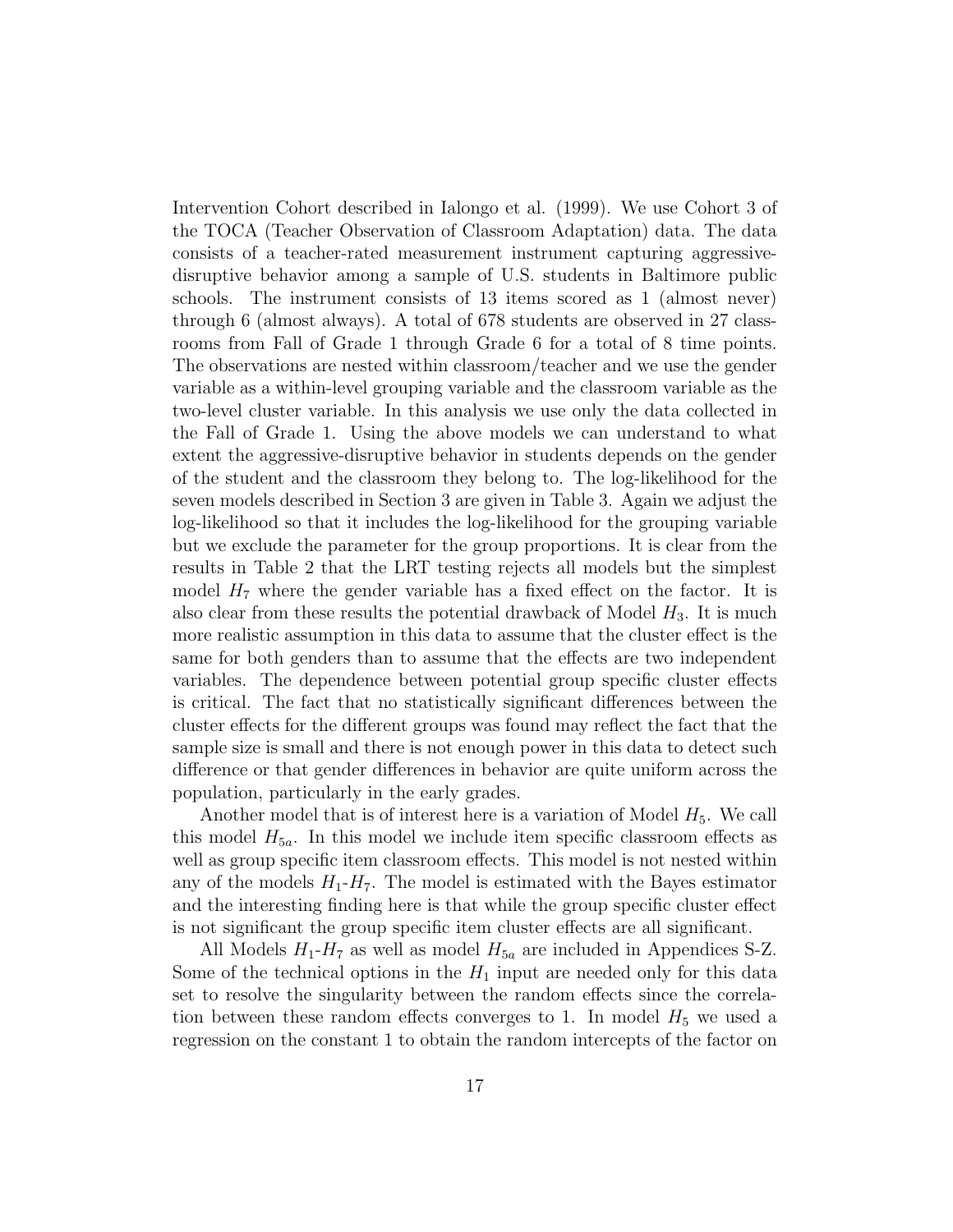| Model | $Log-likelihood$ | Number of parameters | Dimensions of integration |
|-------|------------------|----------------------|---------------------------|
| $H_1$ | $-6692.9$        | 83                   |                           |
| $H_2$ | $-6692.9$        | 82                   |                           |
| $H_3$ | $-6741.3$        | 82                   |                           |
| $H_4$ | $-6693.0$        | 82                   |                           |
| $H_5$ | Bayes            | 81                   | Bayes                     |
| $H_6$ | $-6693.6$        | 81                   |                           |
| $H_7$ | $-6693.6$        | $80\,$               |                           |

Table 3: Log-likelihood values for different model using TOCA data

level 2 and level 3. To include a constant in the model the variance=nocheck; data command option is needed. An alternative method for estimating this model is to use the input for model  $H_{5a}$  but to fix the residual variances of the observed variables to 0. This approach however will yield a suboptimal estimation and slower mixing due to singularity matrices on the between level. In all other examples we hold the loadings parameter on the within and the between level equal so that the between factor can be interpreted as the between part / cluster effect of the main factor.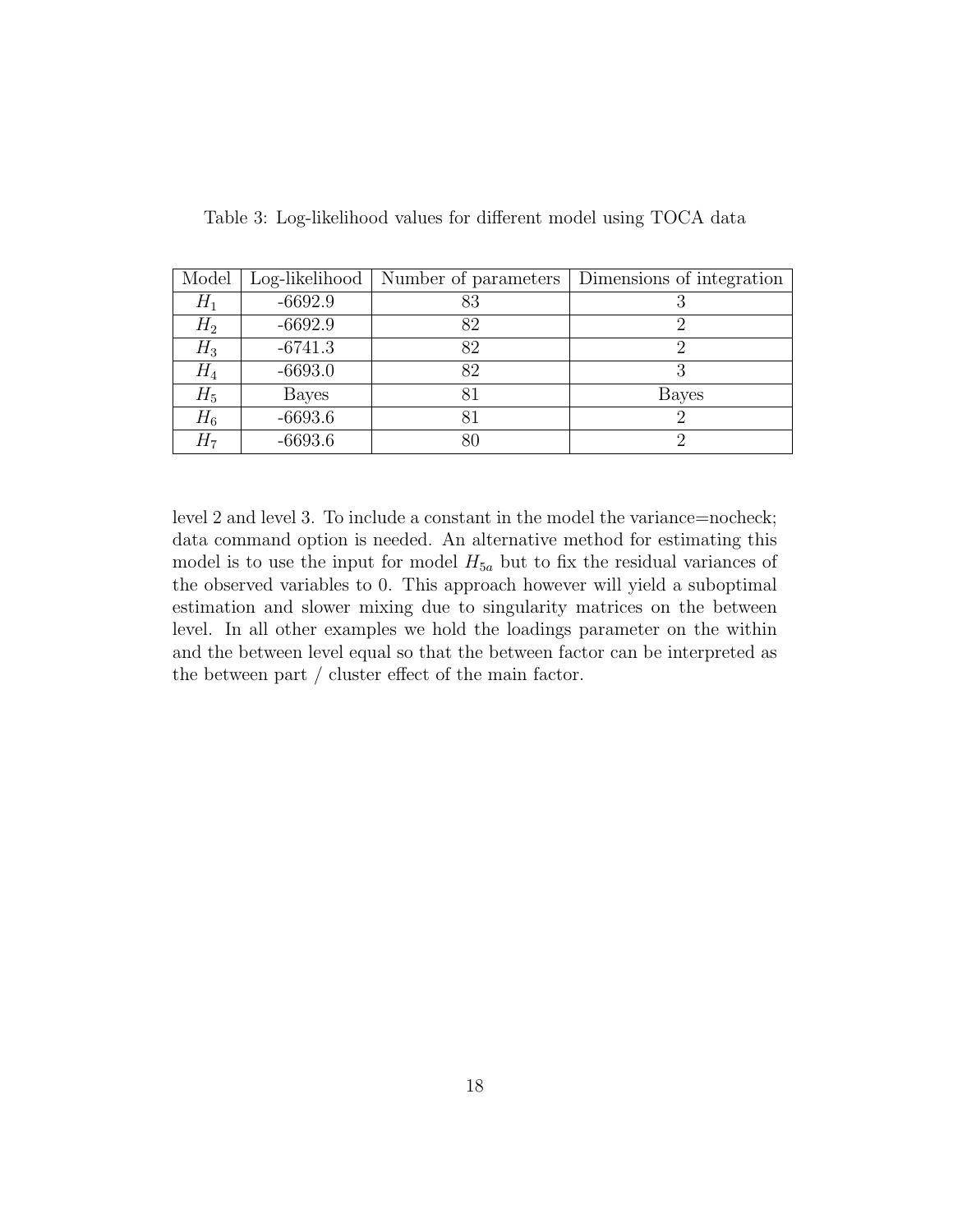## References

- [1] Ialongo, N. S., Werthamer, L., Kellam, S. G., Brown, C. H., Wang, S., & Lin, Y. (1999). Proximal impact of two first-grade preventive interventions on the early risk behaviors for later substance abuse, depression and antisocial behavior. American Journal of Community Psychology, 27, 599-642.
- [2] Muthén, L.K. and Muthén, B.O. (1998-2012). Mplus Users Guide. Seventh Edition. Los Angeles, CA: Muthén  $&$  Muthén
- [3] Muthén, B., Khoo, S.T. & Gustafsson, J.E. (1997). Multilevel latent variable modeling in multiple populations. Unpublished technical report. http://pages.gseis.ucla.edu/faculty/muthen/articles/Article 074.pdf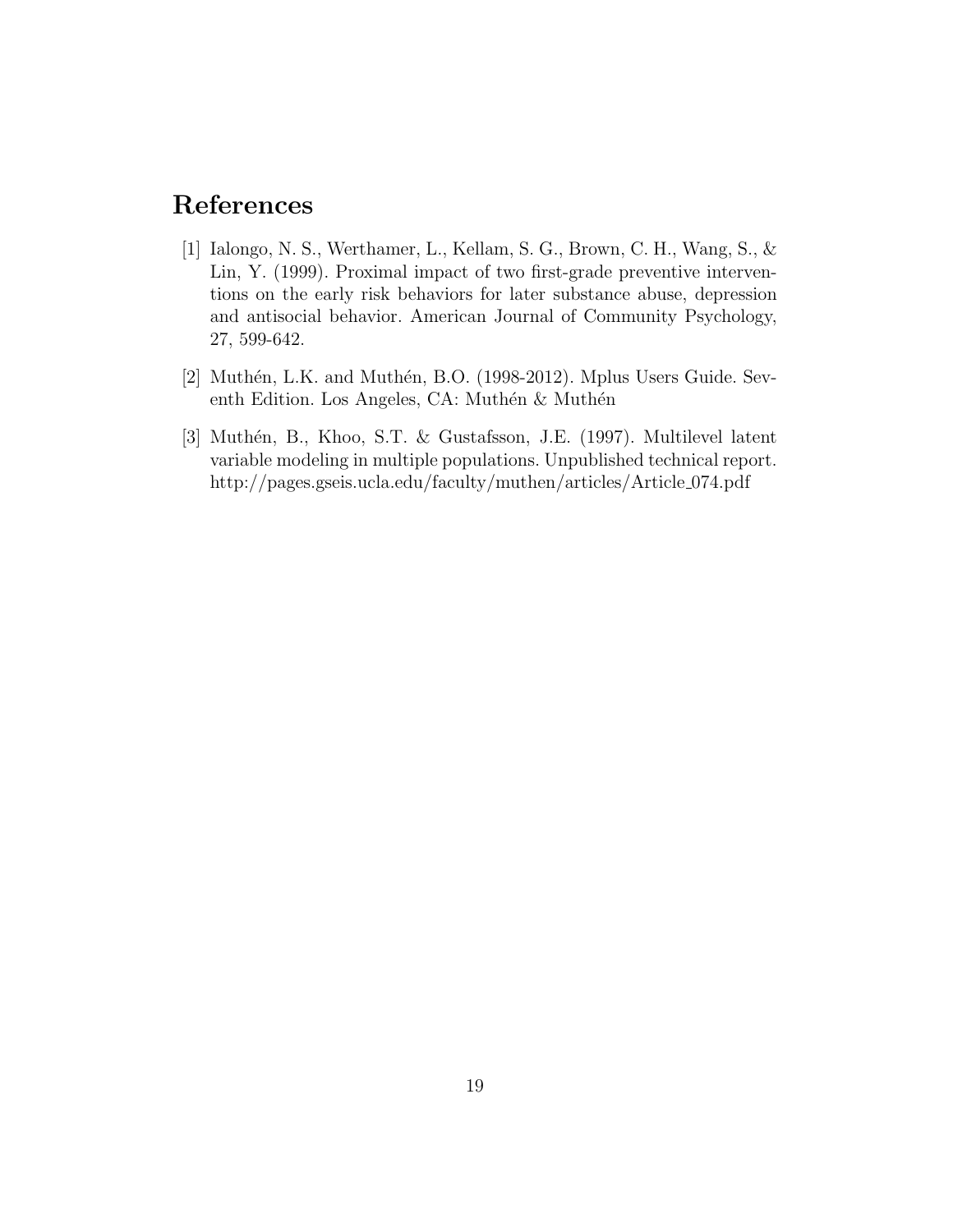## 5 Appendix A: Input file for data generation for a two-level two-group categorical data

montecarlo: names are u; nobservations  $= 10000$ ;  $ncsizes = 1;$  $\text{csizes} = 1000(10);$  $\text{genclasses} = \text{cb}(2 \text{ b});$ classes =  $cb(2);$ generate  $= u(1);$  $categorical = u;$  $between = cb;$ save=ex1.dat; analysis: type = twolevel mixture; model population: %within% %overall%  $%$ between $%$ %overall%  $[cb#1*0];$ %cb#1%  $[u$1*-1];$  $u^*1.1;$ 

%cb#2%  $[u$1*0.5];$  $u*0.6;$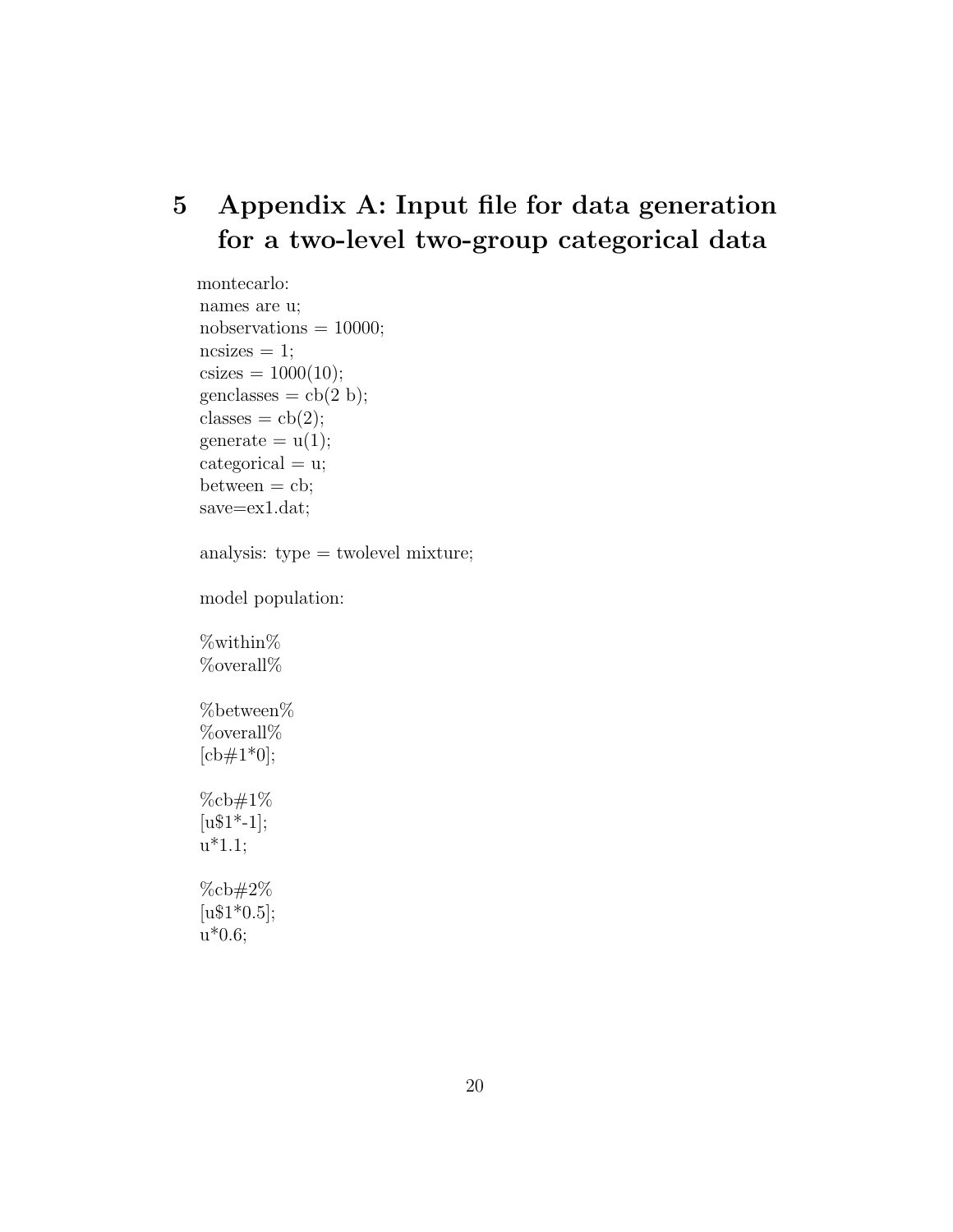# 6 Appendix B: Input file for estimating a twolevel two-group model with categorical data with the ML estimator

variable: names=u g cluster; cluster=cluster; classes =  $cb(2);$  $categorical = u;$  $between = cb;$ knownclass = cb  $(g = 1 2);$ data: file=ex1.dat; analysis: type = twolevel mixture; model: %within% %overall% %between% %overall%  $[cb#1*0];$ %cb#1%  $[u$1*-1];$  $u^*1.1;$ %cb#2%  $[u$1*0.5];$ u\*0.6;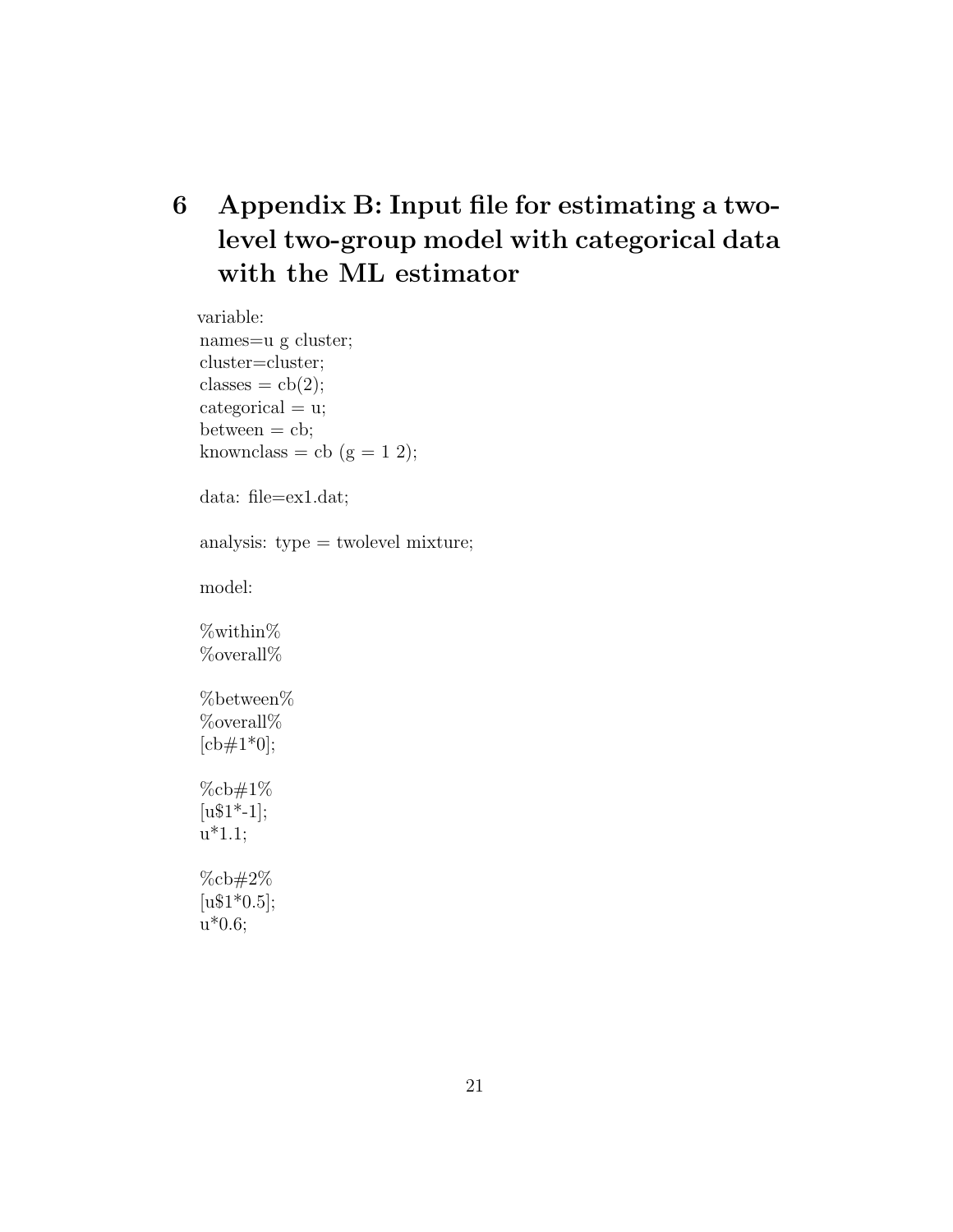# 7 Appendix C: Input file for estimating a twolevel two-group model with categorical data with the Bayes estimator

```
variable:
names are u g cluster;
cluster=cluster;
categorical = u;within=u d1 d2;
usevar=u d1 d2;
define: d1=2-g; d2=g-1;
data: file=ex1.dat;
analysis: type = two level random; estimator = bayes;biter = (1000); proc= 2;
model:
%within%
[u$1@0];
s1 | u on d1;
s2 | u on d2;
%between%
[s1*1] (t1);
s1*1.1 (v1);[s2*-0.5] (t2);
s2*0.6 (v2);
s1 with s2@0;
model constraints:
new(nt1 nt2 nv1 nv2);
nt1=-t1*1.81; nt2=-t2*1.81;
nv1=v1*3.29; nv2=v2*3.29;
```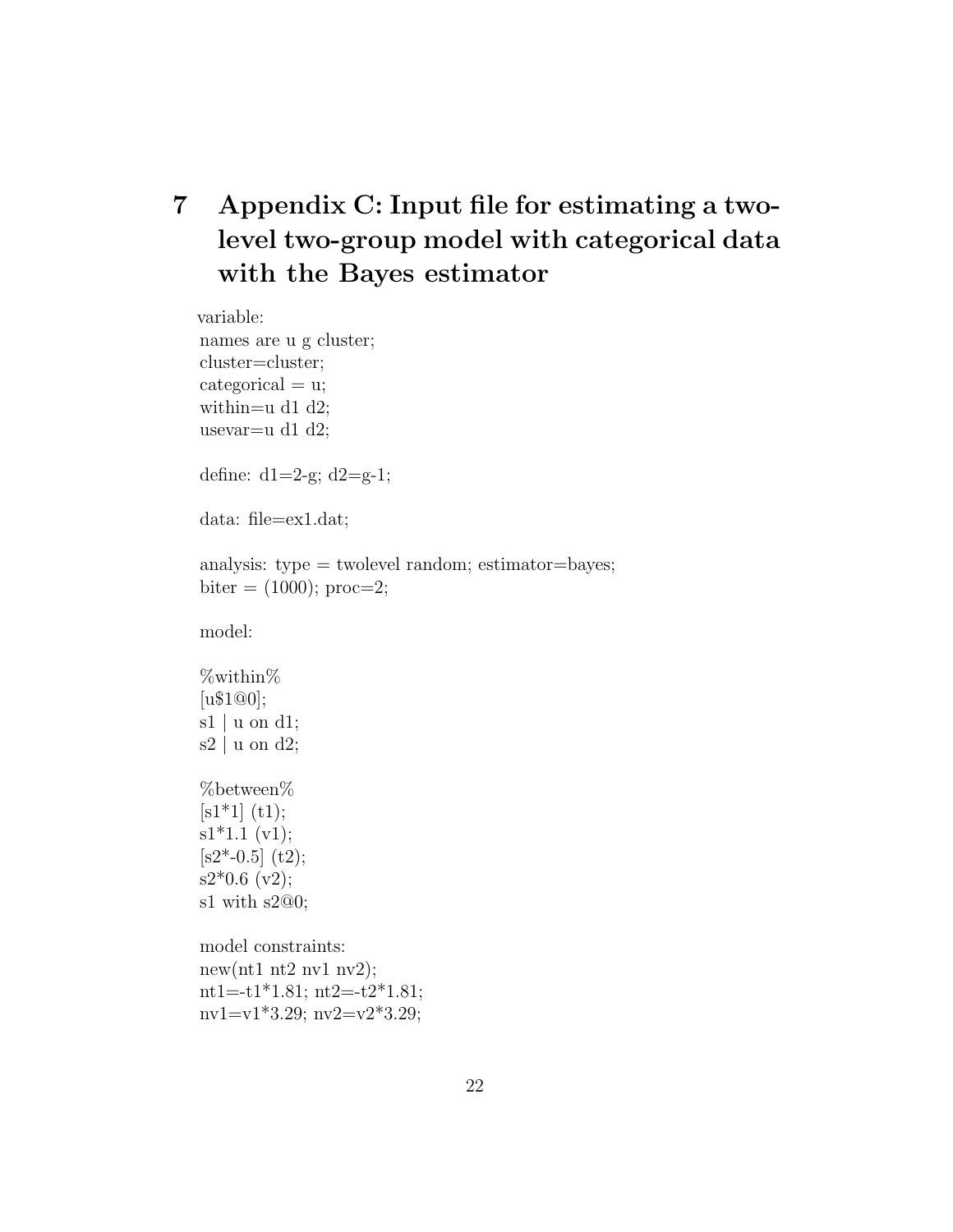# 8 Appendix D: Input file for data generation for a two-level two-group data with within level group

montecarlo: names are y; nobservations  $= 10000;$  $ncsizes = 1;$  $\text{csizes} = 500(20);$ genclasses  $= c(2);$ classes  $=c(2);$ save=ex2.dat; analysis: type = twolevel mixture; model population: %within% %overall%  $[c#1*0];$ %c#1% y\*1.1; %c#2% y\*0.6; %between% %overall% e1 by y@0; e2 by y@0; [e1@0 e2@0]; y@0; e1\*0.3; e2\*0.4; e1 with e2\*0.2; %c#1%  $[y^* - 1]$ ; e1 by  $y@1$ ; %c#2%  $[y*0.5]$ ; e2 by y $@1$ ;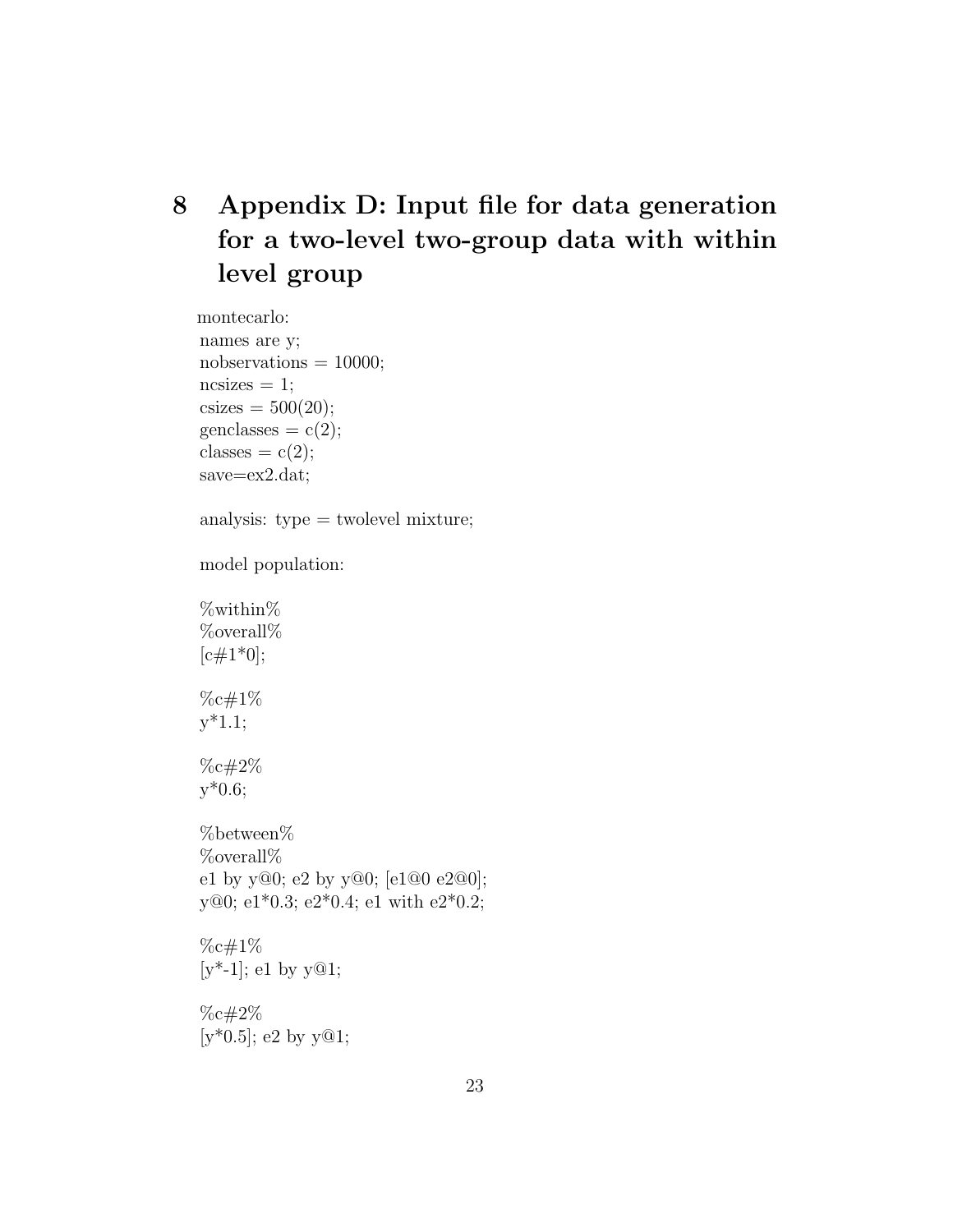# 9 Appendix E: Input file for estimating a twolevel two-group model with within level grouping variable. Model H1.

variable: names are y g cl; classes  $=c(2);$ knownclass = c (g = 1 2); cluster=cl; data: file=ex2.dat; analysis: type = twolevel mixture; model: %within% %overall%  $[c#1*0];$ %c#1%  $y*1.1;$ %c#2% y\*0.6; %between% %overall% e1 by y@0; e2 by y@0; y@0; [e1@0 e2@0]; e1\*0.3; e2\*0.4; e1 with e2\*0.2; %c#1%  $[y^*$ -1]; e1 by  $y@1;$ %c#2%  $[y*0.5]$ ; e2 by  $y@1$ ;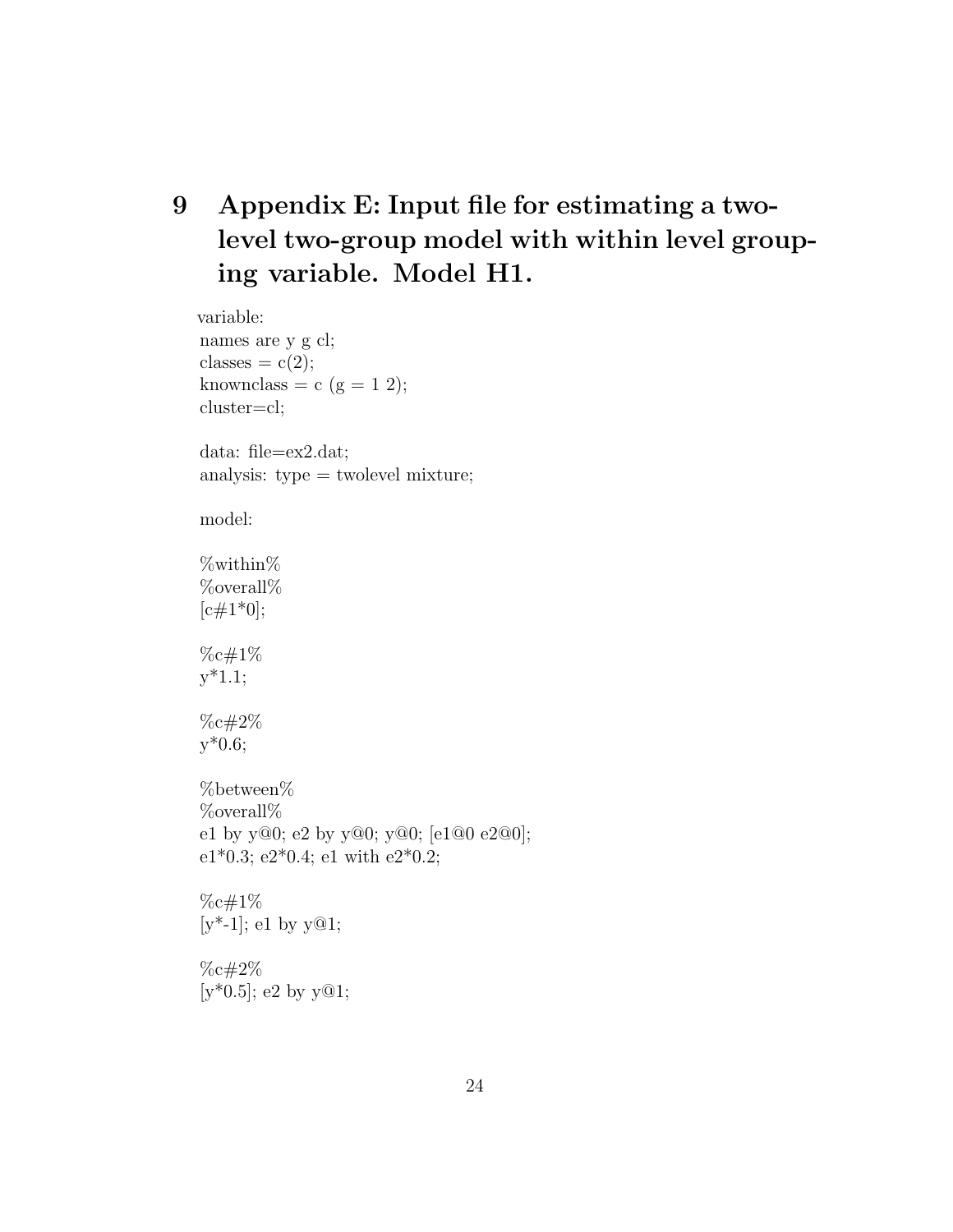# 10 Appendix F: Input file for estimating a two-level two-group model with within level grouping variable and proportional effects. Model H2.

variable: names are y g cl; classes  $=c(2);$ knownclass = c  $(g = 1 2);$ cluster=cl; data: file=ex2.dat; analysis:  $type =$  twolevel mixture; model: %within% %overall%  $[c#1*0];$ %c#1% y\*1.1; %c#2% y\*0.6; %between% %overall% e by y; y@0; e@1; [e@0]; %c#1%  $[y^* - 1]$ ; e by  $y^* 1$ ; %c#2%  $[y*0.5]$ ; e by  $y*1$ ;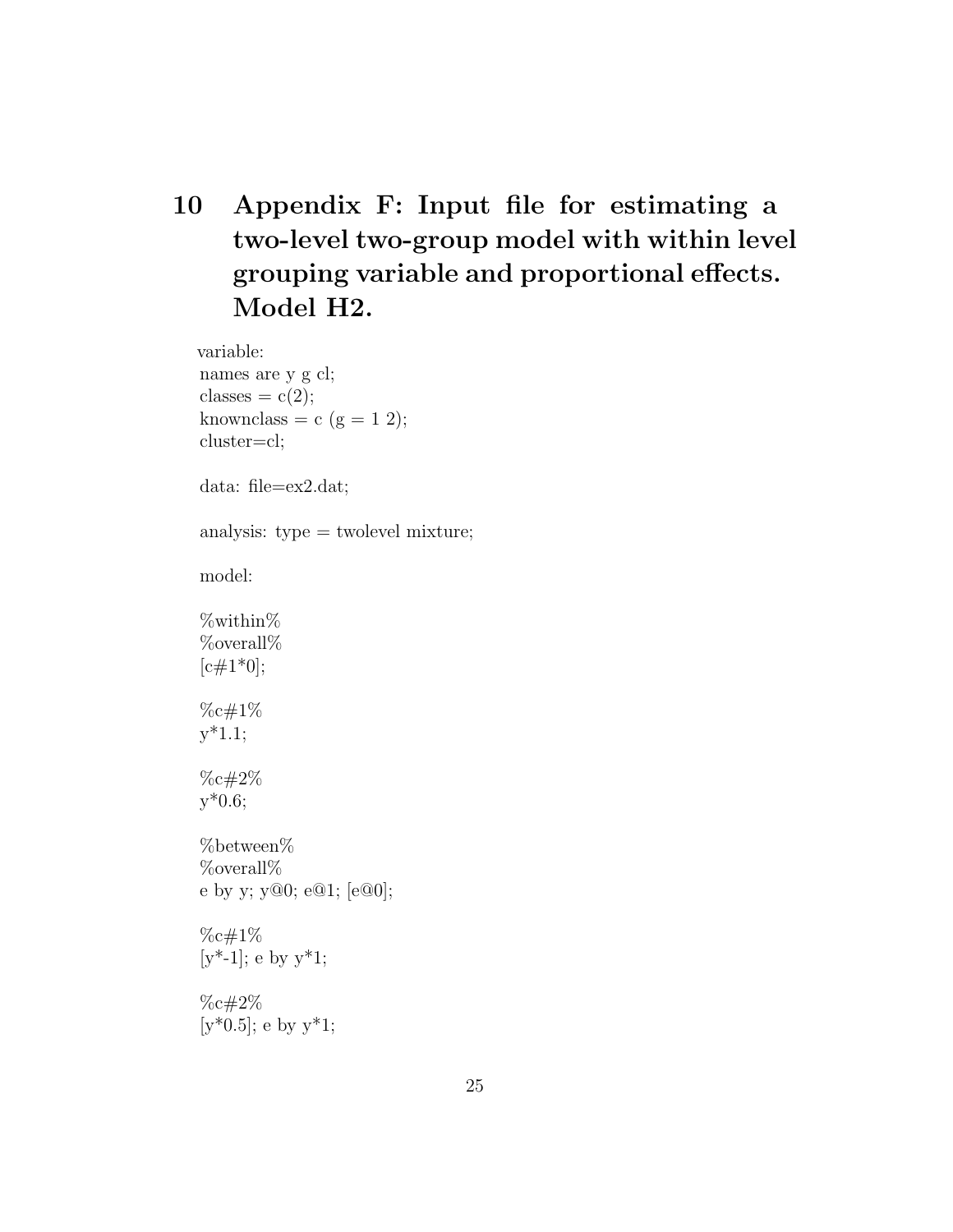11 Appendix G: Input file for estimating a two-level two-group model with within level grouping variable and independent effects. Model H3.

variable: names are y g cl; grouping  $= g (1 = g1 2 = g2);$ cluster=cl;

define:  $cl=cl+1000*g;$ 

data: file=ex2.dat;

analysis: type = twolevel;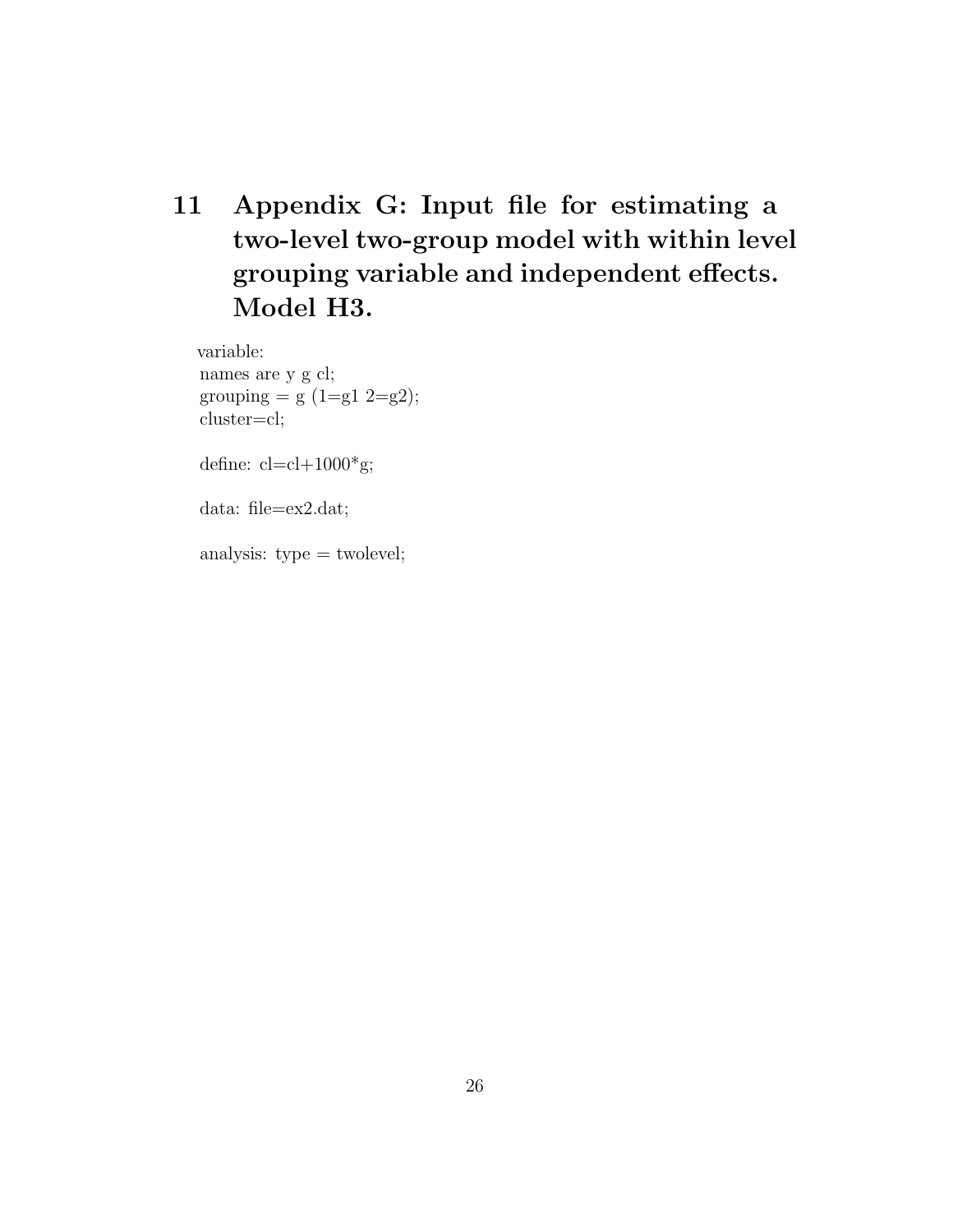12 Appendix H: Input file for estimating a two-level two-group model with within level grouping variable and no group specific within level residual variances. Model H4.

variable:

names are y g cl; within=y  $d1 d2$ ; usevar=y  $d1$  d2; cluster=cl;

data: file=ex2.dat;

define:  $d1=2-g$ ;  $d2=g-1$ ;

analysis:  $type =$  twolevel random;

model:

%within%  $y^*1$ ; [ $y@0$ ]; s1 | y on d1; s2 | y on d2; %between%  $[s1^* - 1];$  $[s2^* - 0.5];$ s1\*0.3;  $s2*0.4;$ s1 with  $s2*0.2$ ;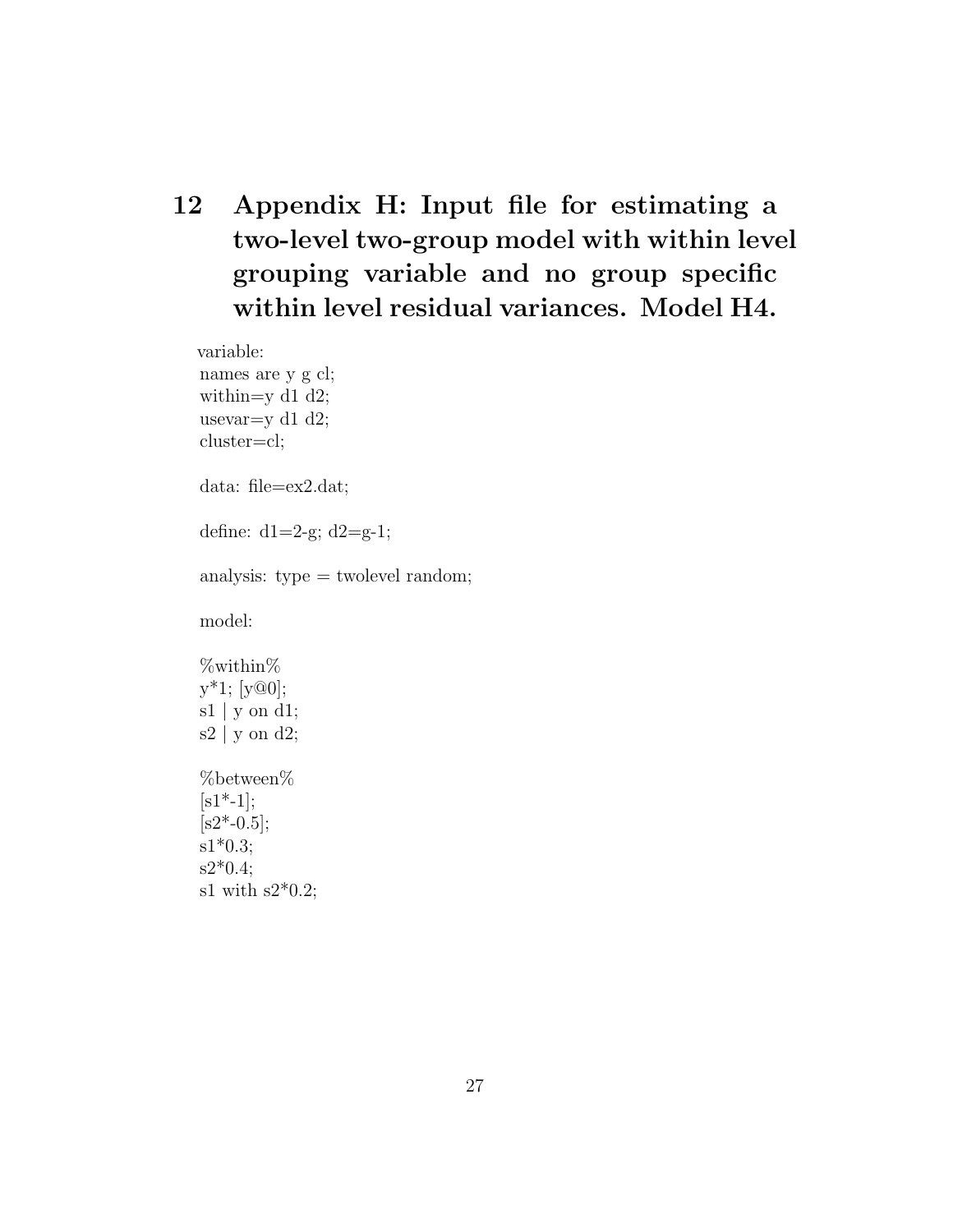13 Appendix I: Input file for estimating a two-level two-group model with within level grouping variable and no group specific within or between level residual variances. Model H5.

variable:

names are y g cl; usevar are y g cl cl2; cluster=cl cl2; within=g; define:  $cl2 = cl + 1000*g;$  $g=g-1;$ data: file=ex2.dat; analysis: type = threelevel; model: %within% y on g; %between cl2% y; %between cl% y;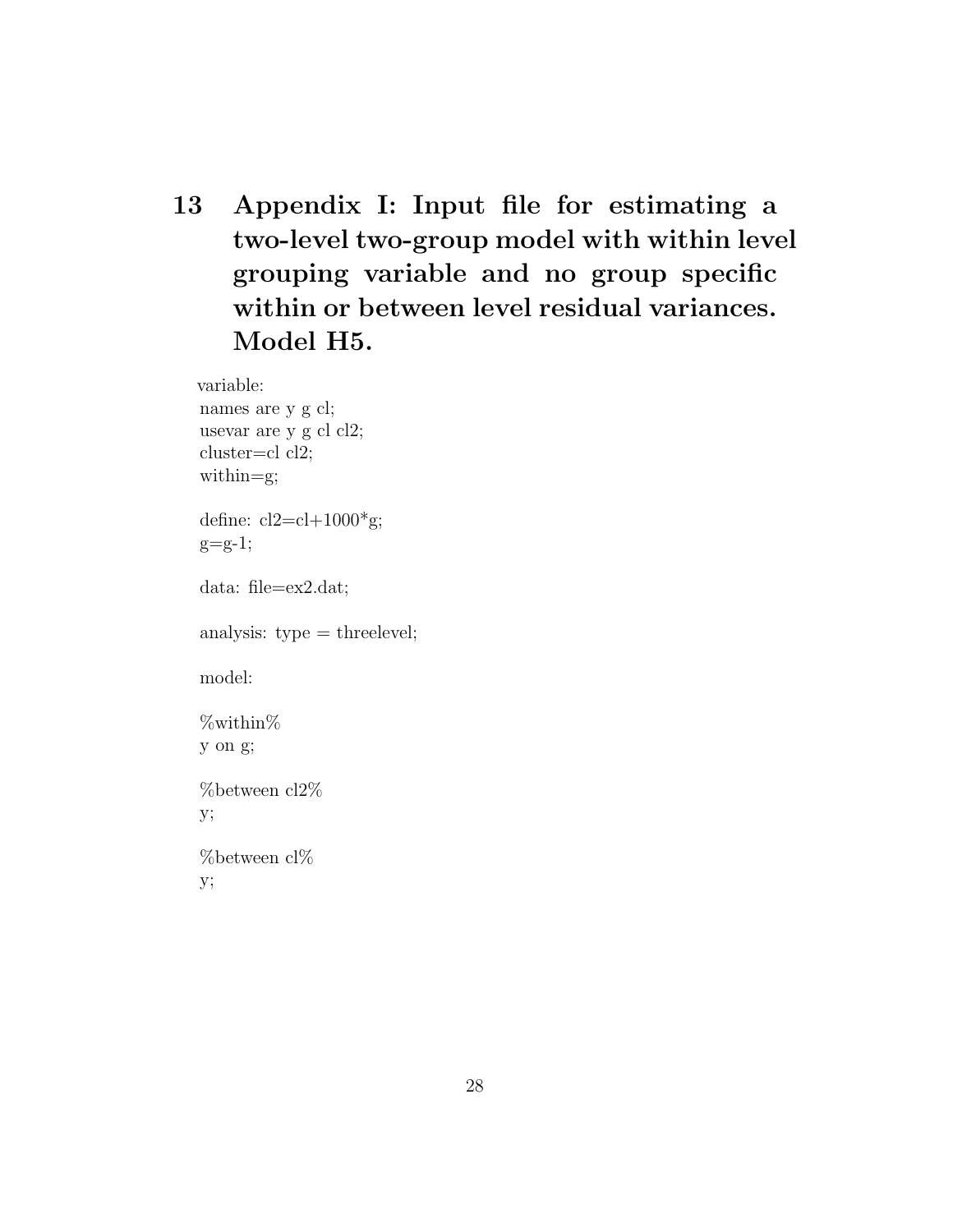14 Appendix J: Input file for estimating a two-level two-group model with group invariant cluster effects and group specific mean and within level variance. Model H6.

variable:

names are y g cl; classes  $=c(2);$ knownclass = c  $(g = 1 2);$ cluster=cl;

data: file=ex2.dat;

analysis: type = twolevel mixture;

model:

%within% %overall%  $[c#1*0];$ %c#1% y\*1.1; %c#2% y\*0.6; %between% %overall%

y\*1;

%c#1%  $[y^* - 1];$ %c#2%  $[y*0.5]$ ;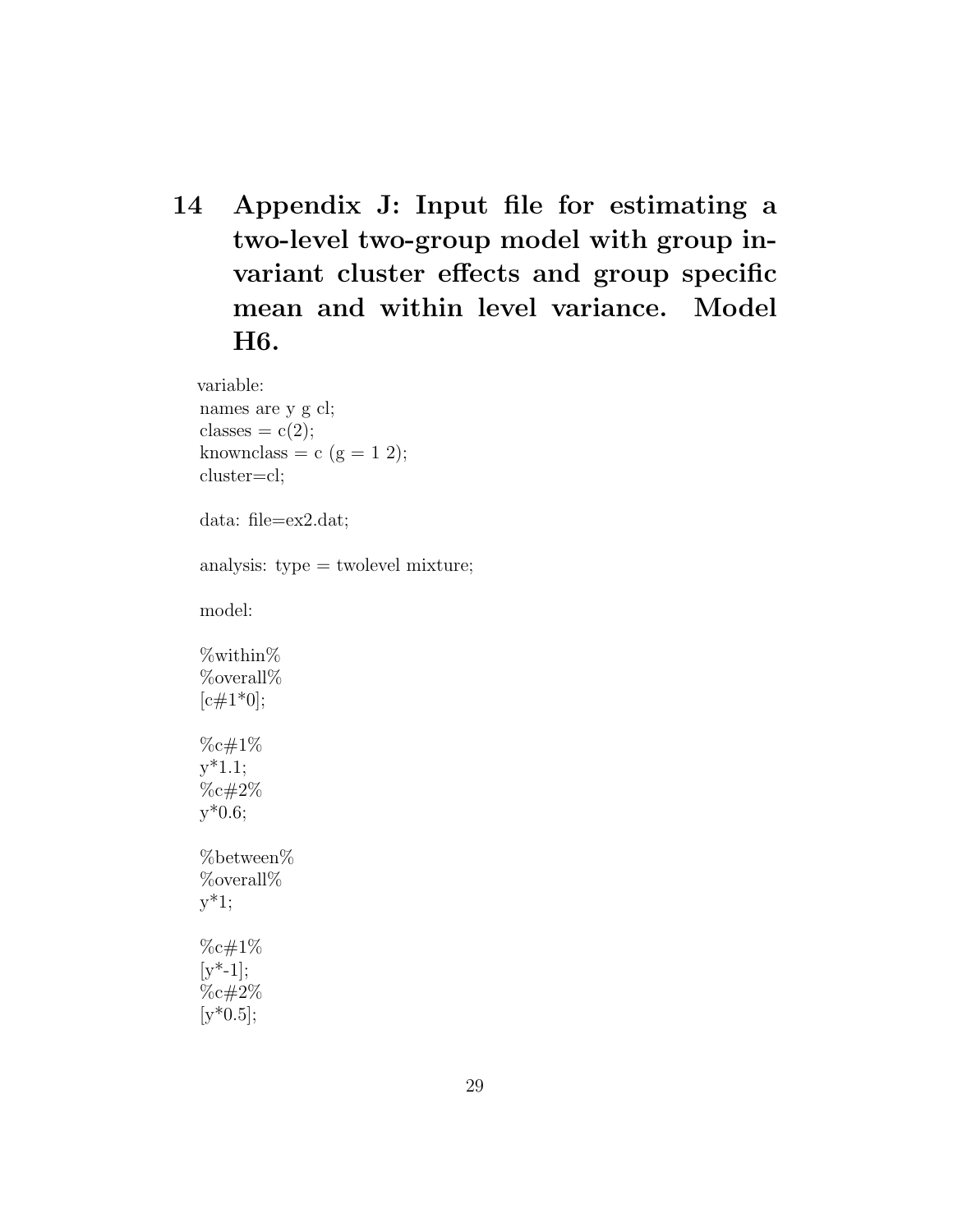15 Appendix K: Input file for estimating a two-level two-group model with group invariant cluster effects and within level variance and group specific mean. Model H7.

variable: names are y g cl; cluster=cl; within=g; define: g=g-1; data: file=ex2.dat; analysis: type = twolevel; model: %within%  $y^*1;$ y on g; %between%  $y^*1;$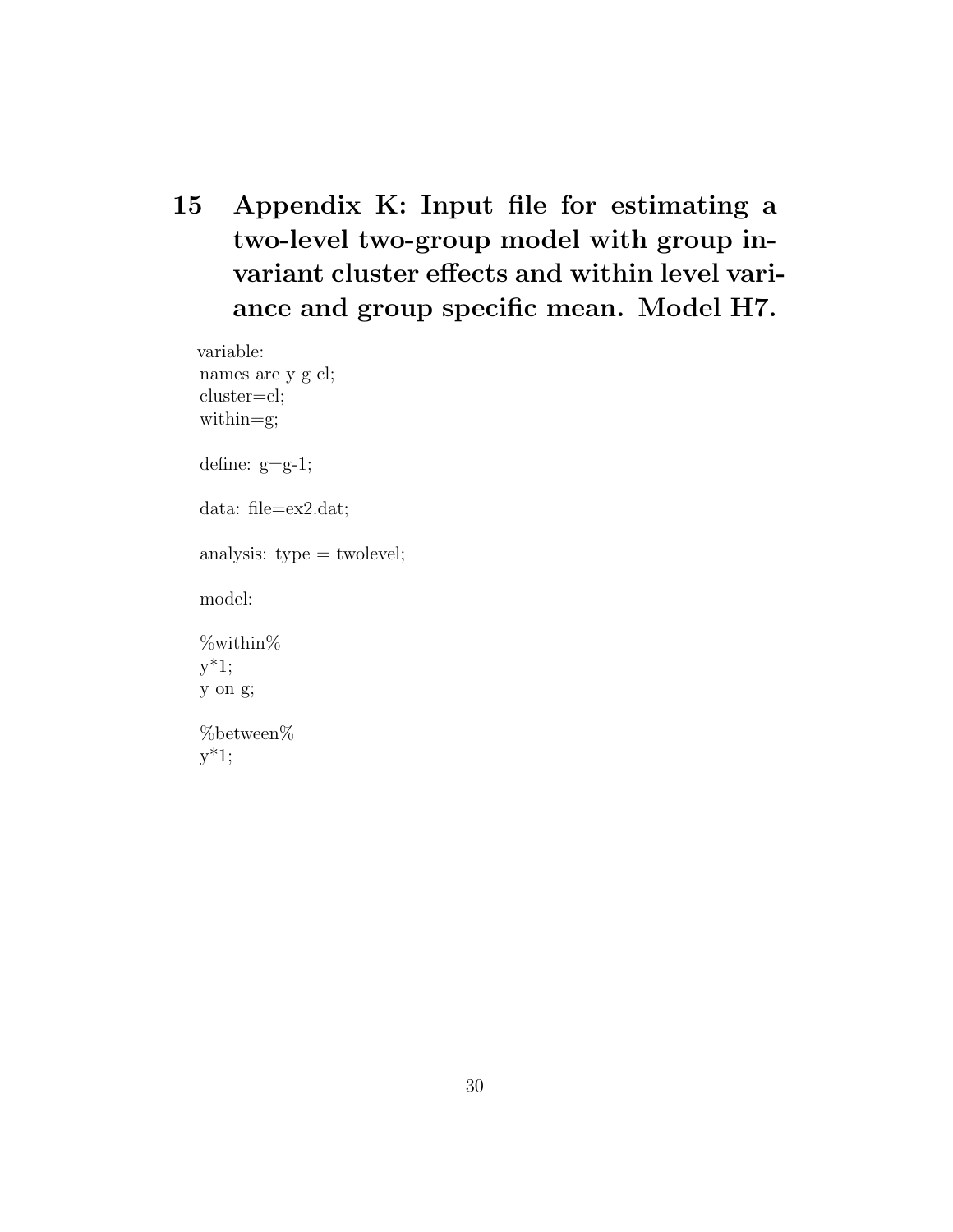#### 16 Appendix L: NELS Model H1.

```
variable:
names = \ldotscluster is cluster;
usevariables = y1-y16;classes = c(2);
knownclass = c (gender = 0 1);
analysis:
type = twolevel mixture;
process = 8;estimator = ml;model:
%within%
%overall%
gw by y1@1
y2-y16* (lam2-lam16);
%c#1%
gw^*1;%c#2%
gw^*1;%between%
%overall%
gb by y1@1
y2-y16* (lam2-lam16);
e1 by gb@0; e2 by gb@0; gb@0;
[e1@0 e2@0];
e1*1; e2*1; e1 with e2*0;
%c#1%
[gb@0]; e1 by gb@1;
%c#2%
[gb*0]; e2 by gb@1;
```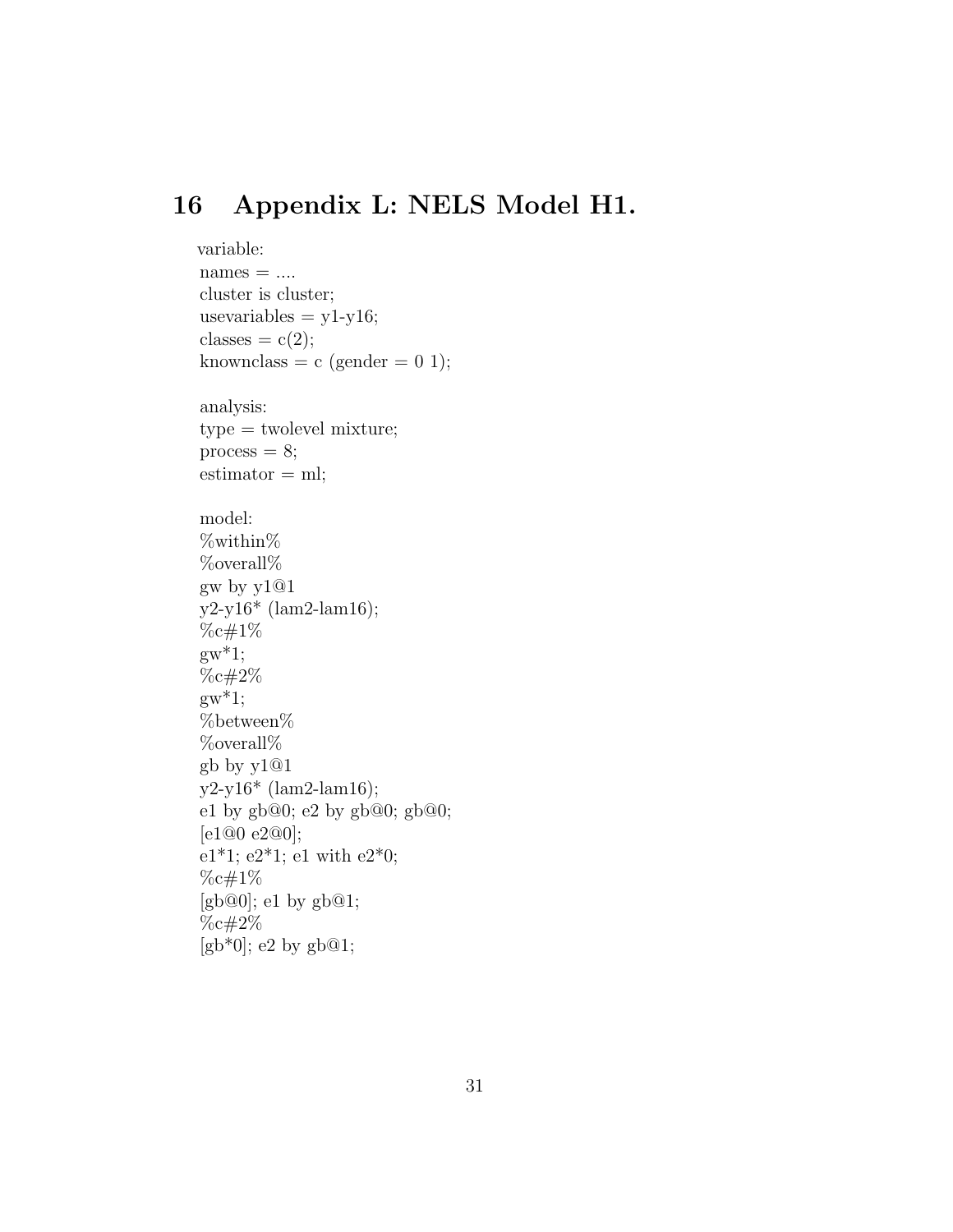#### 17 Appendix M: NELS Model H2.

```
variable:
names = \ldotscluster is cluster;
usevariables = y1-y16;classes = c(2);
knownclass = c (gender = 0 1);
analysis:
type = twolevel mixture;
process = 8;estimator = ml;model:
%within%
%overall%
gw by y1@1
y2-y16* (lam2-lam16);
%c#1%
gw^*1;%c#2%
gw^*1;%between%
%overall%
gb by y1@1
y2-y16* (lam2-lam16);
gb@0;
e by gb; e@1; [e@0];
%c#1%
[gb@0]; e by gb*1;
%c#2%
[gb*0]; e by gb*1;
```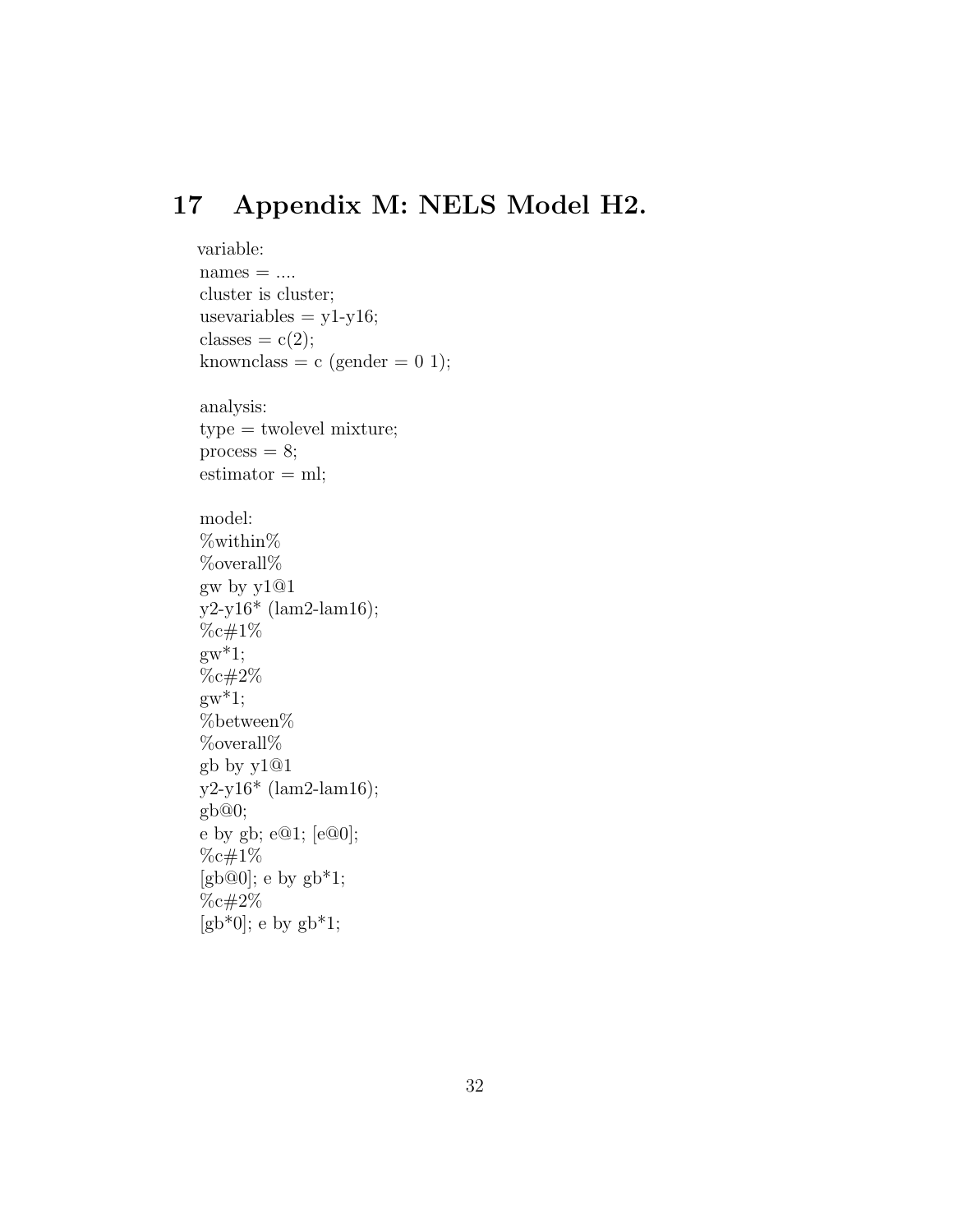### 18 Appendix N: NELS Model H3.

```
variable:
names = \ldotscluster is cluster;
usevariables = y1-y16 one;
grouping is gender (0 = g1 1 = g2);within=y1-y16 one;
```

```
data: file= ....; variance=nocheck;
```

```
define: cluster=cluster+3000000<sup>*</sup>gender; one=1;
```

```
analysis:
type = twolevel random;
estimator = ml;
```

```
model:
%within%
gw by y1@1
y2-y16* (lam2-lam16);
y1-y16 (t1-t16);
gb | gw on one;
%between%
[gb@0]; gb*1;
```

```
model g2:
%within%
gw^*1;\% between \%[gb*0]; gb*1;
```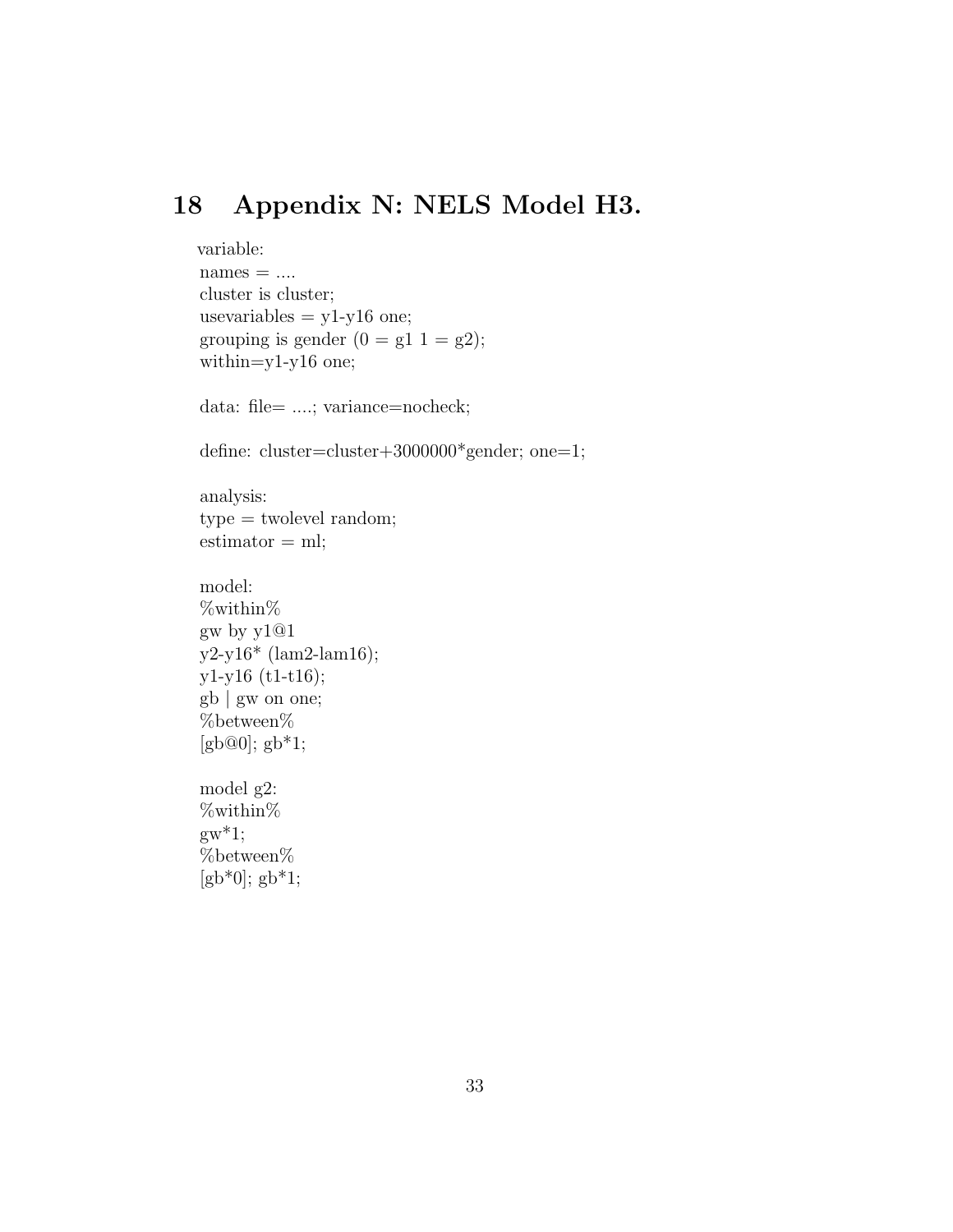## 19 Appendix O: NELS Model H4.

```
variable:
names = \ldotscluster is cluster;
usevariables = y1-y16 gender gender2;
within = y1-y16 gender gender2;
```
analysis: type = twolevel random;  $estimator = ml;$ 

#### define:gender2=1-gender;

```
model:
%within%
gw by y1@1
y2-y16* (lam2-lam16);
gw^*1; [gw@0];
s1 | gw on gender;
s2 | gw on gender2;
%between%
[s1@0];[s2*1];s1*1;s2*1;s1 with s2;
```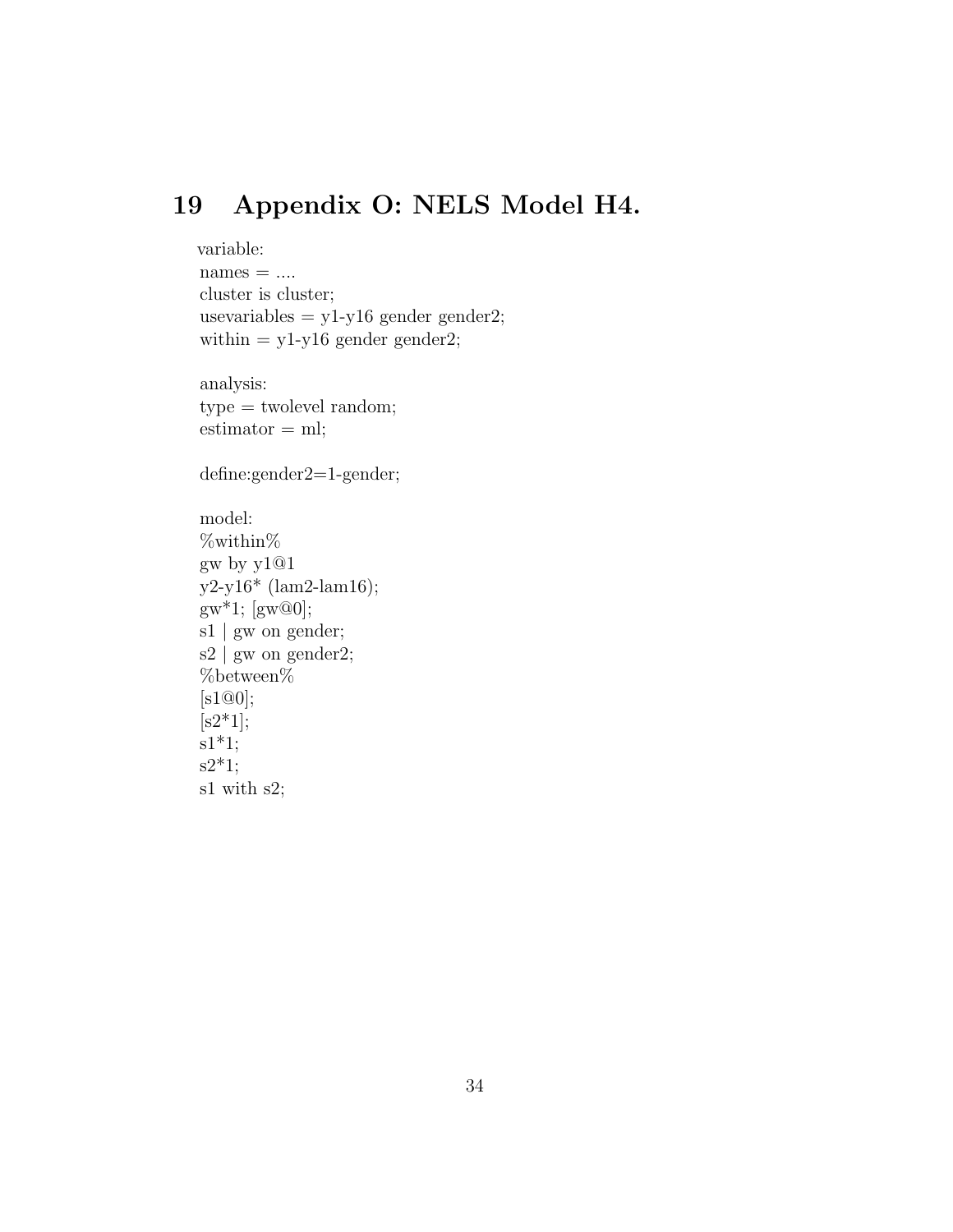#### 20 Appendix P: NELS Model H5.

```
variable:
names = \ldotscluster is cluster cl2;
usevariables = y1-y16 gender cl2 one;
within= gender y1-y16 one;
```

```
data: file= ....; variance=nocheck;
```

```
define: cl2=cluster+3000000*gender; one=1;
```
analysis: type = threelevel random;  $estimator = ml;$ 

```
model:
%within%
gw by y1@1
y2-y16* (lam2-lam16);
gw^*1; [gw@0];
gw on gender;
s | gw on one;
%between cl2%
s^*1;
%between CLUSTER%
s*1; [s@0];
```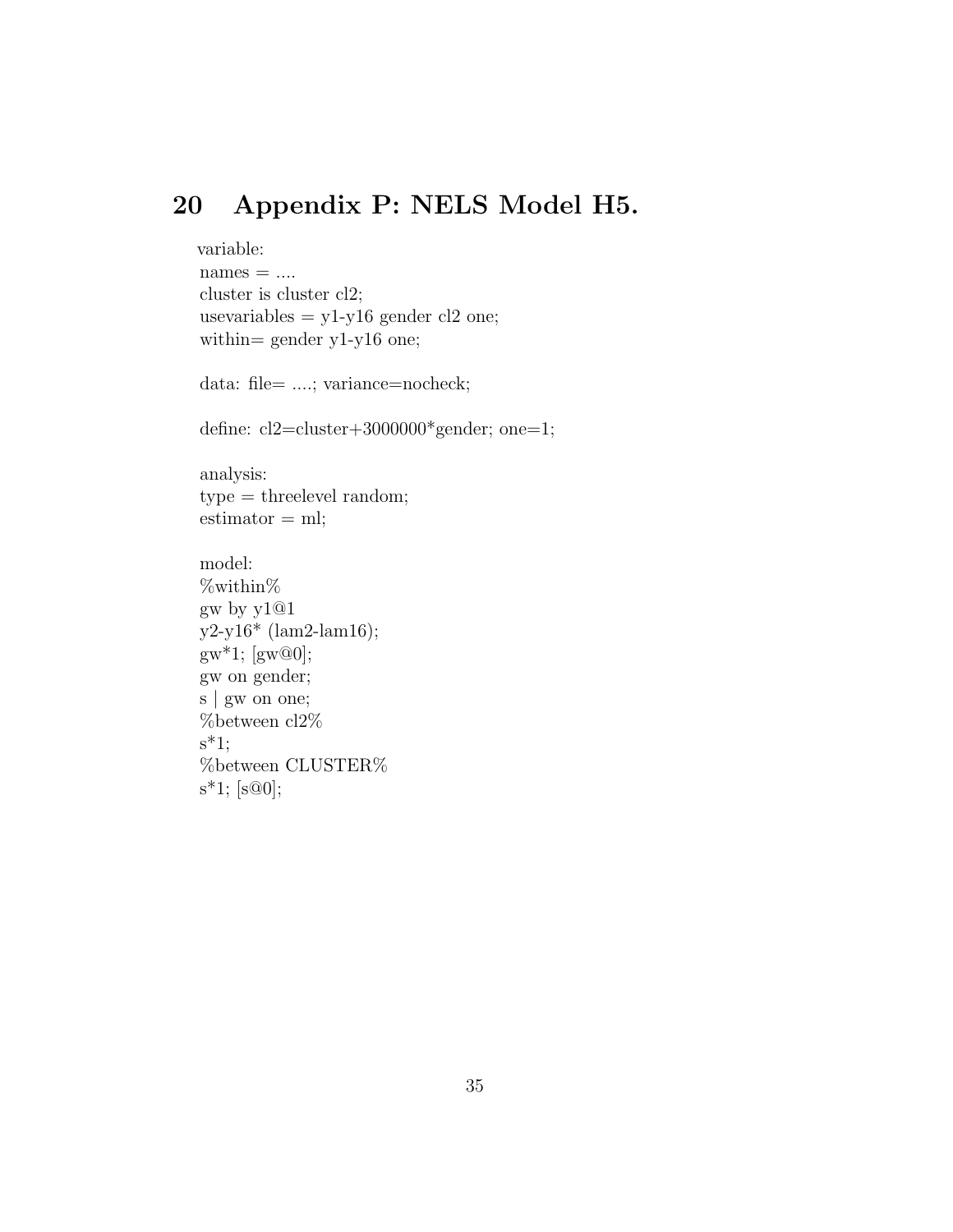## 21 Appendix Q: NELS Model H6.

```
variable:
names = \dotscluster is cluster;
usevariables = y1-y16;classes =c(2);knownclass = c (gender = 0 1);
analysis:
type = twolevel mixture;
process = 8;estimator = ml;model:
%within%
%overall%
gw by y1@1
y2-y16* (lam2-lam16);
%c#1%
gw^*1;%c#2%
gw^*1;%between%
\%overall\%gb by y1@1
y2-y16* (lam2-lam16);
gb*1;%c#1%
[gb@0];%c#2%
[gb*0];
```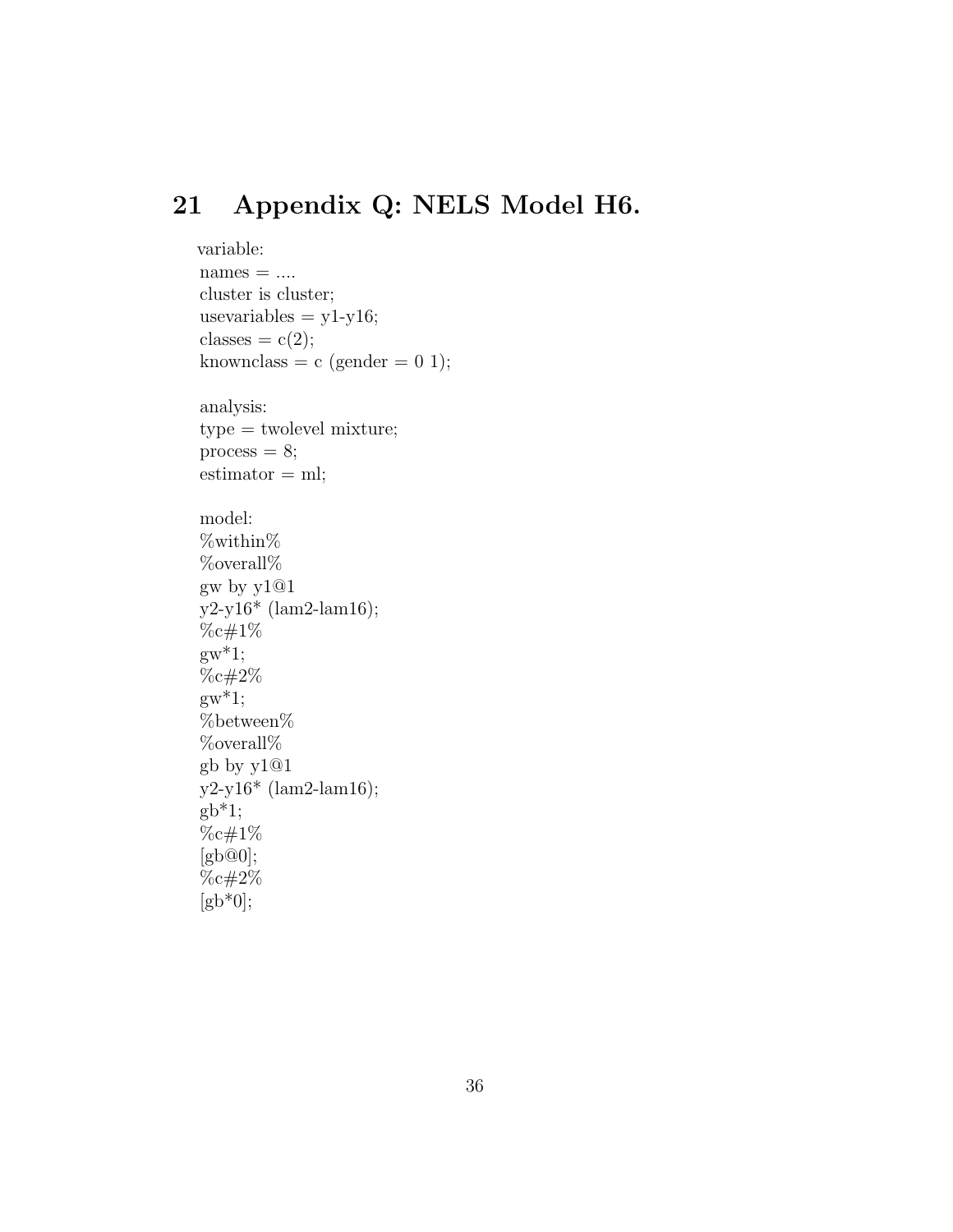## 22 Appendix R: NELS Model H7.

```
variable:
names = \dotscluster is cluster;
usevariables = y1-y16 gender one;
within=gender one y1-y16;
data: file= ....; variance=nocheck;
define: one=1;
analysis:
type = twolevel random;
estimator = ml;model:
%within%
gw by y1@1
y2-y16* (lam2-lam16);
gw^*1;gw on gender;
gb | gw on one;
```
 $\%$  between  $\%$ gb\*1; [gb@0];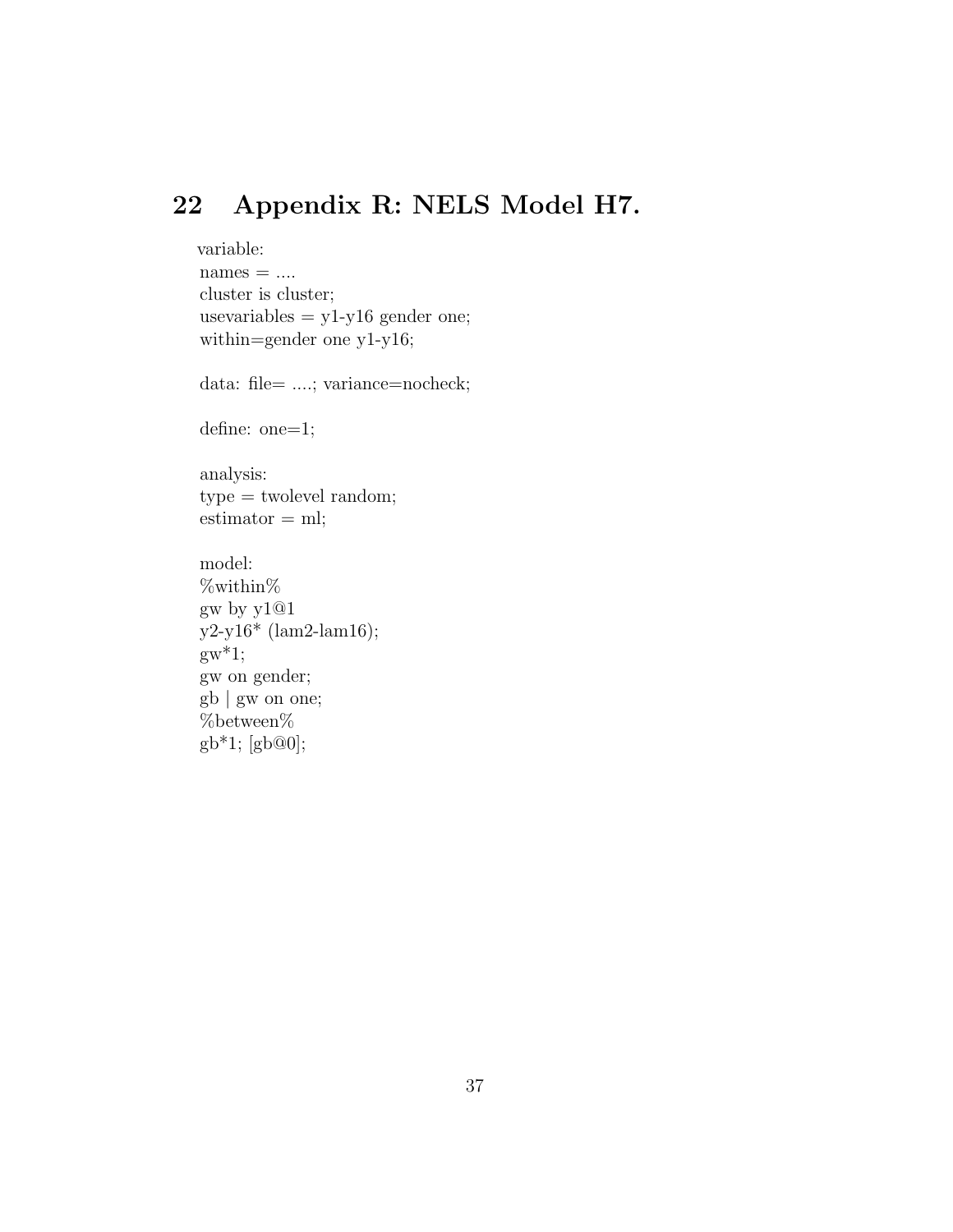#### 23 Appendix S: TOCA Model H1.

```
variable:
names = \ldotsusevariables = u1-u13;
categorical = u1-u13;cluster = sgsf93;classes = c(2);
knownclass = c (gender = 0 1);
analysis:
type = twolevel mixture;
process = 8;
estimator = ml; cholesky = off;variance=0; mconv=0.1;
model:
%overall%
gw by u1@1
u2-u13* (lam2-lam13);
%c#1%
gw^*1;%c#2%
gw^*1;%between%
%overall%
gb by u1@1
u2-u13* (lam2-lam13);
e1 by gb@0; e2 by gb@0; gb@0;[e1@0 e2@0];
e1*1; e2*1; e1 with e2*0;
%c#1%
[gb@0]; e1 by gb@1;
\%c\#2\%[gb*0]; e2 by gb@1;
```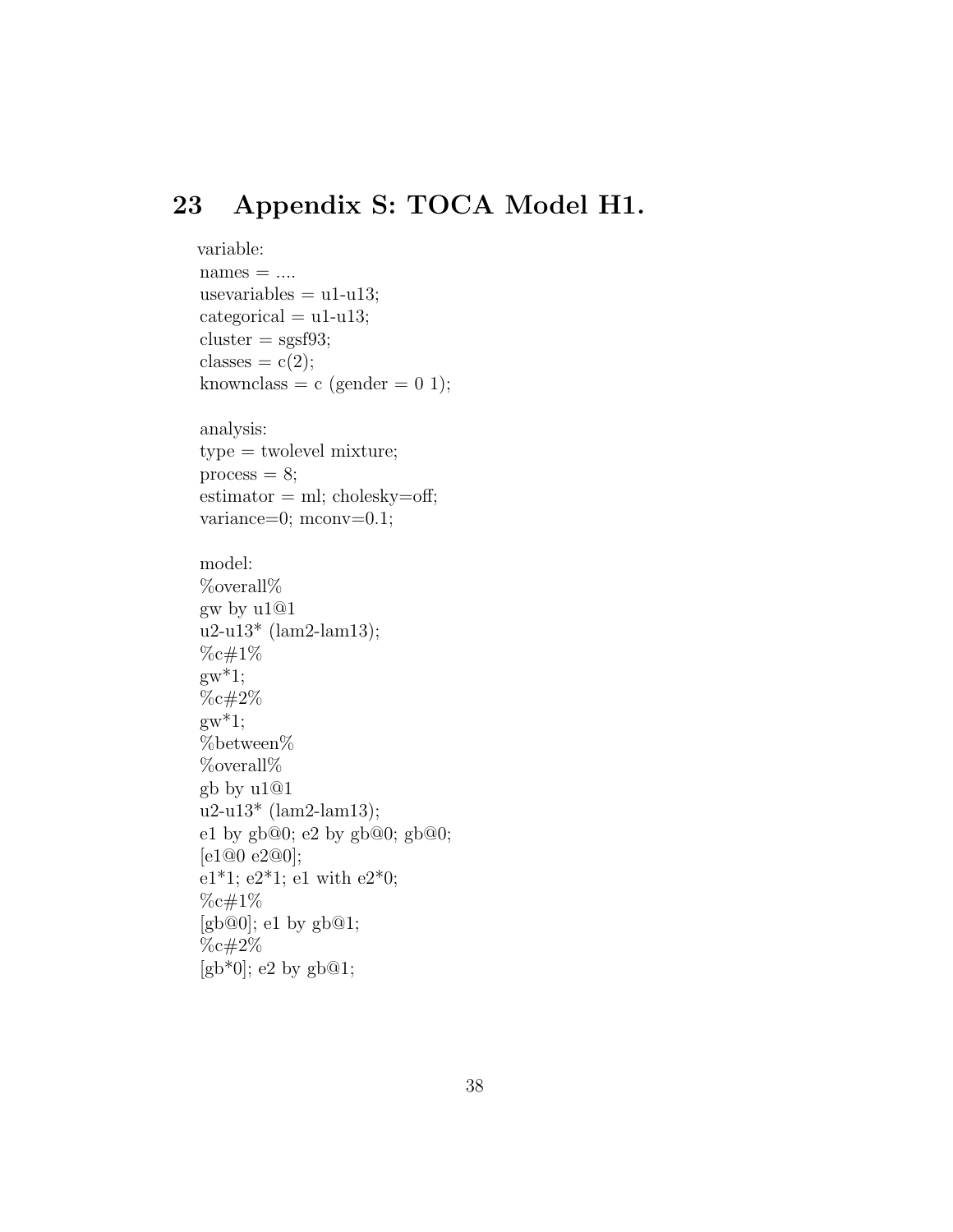## 24 Appendix T: TOCA Model H2.

```
variable:
names = \ldotsusevariables = u1-u13;
categorical = u1-u13;cluster = sgsf93;classes =c(2);knownclass = c (gender = 0 1);
analysis:
type = twolevel mixture;
process = 2;
estimator = ml;model:
%within%
%overall%
gw by u1@1
u2-u13* (lam2-lam13);
%c#1%
gw^*1;%c#2%
gw^*1;%between%
%overall%
gb by u1@1
u2-u13* (lam2-lam13);
gb@0;
e by gb; e@1; [e@0];
%c#1%
[gb@0]; e by gb*1;
\%c#2\%[gb*0]; e by gb*1;
```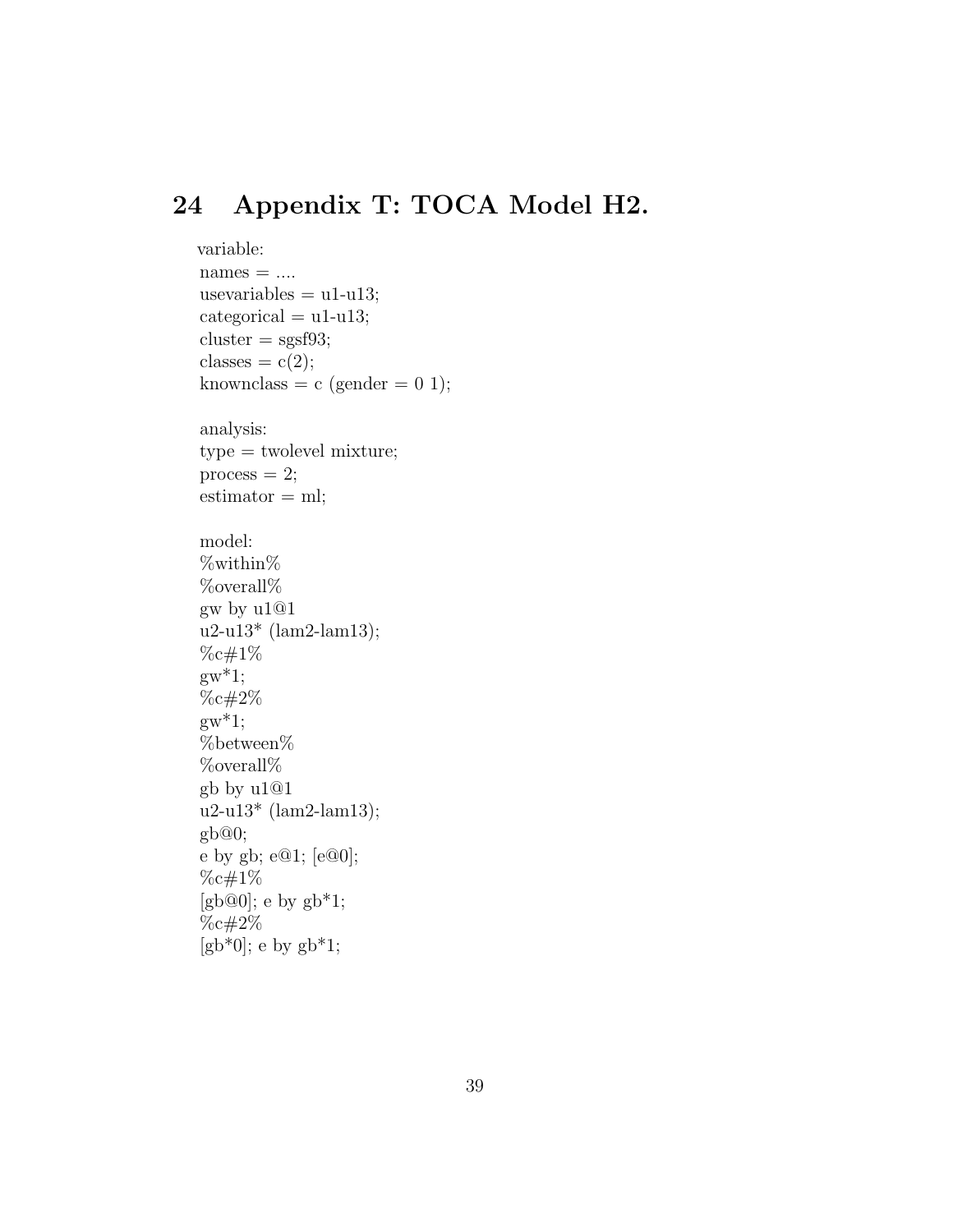# 25 Appendix U: TOCA Model H3.

```
variable:
names = \ldotsusevariables = u1-u13;
categorical = u1-u13;cluster = sgsf93;classes =c(2);knownclass = c (gender = 0 1);
between = c;define: sgsf93=sgsf93+3000000*gender;
analysis:
type = twolevel mixture;
process = 8;estimator = ml;model:
%within%
%overall%
gw by u1@1
u2-u13* (lam2-lam13);
%c#1%
gw^*1;%c#2%
gw^*1;%between%
\%overall\%gb by u1@1
u2-u13* (lam2-lam13);
%c#1%
[gb@0]; gb*1;
%c#2%
[gb*0]; gb*1;
```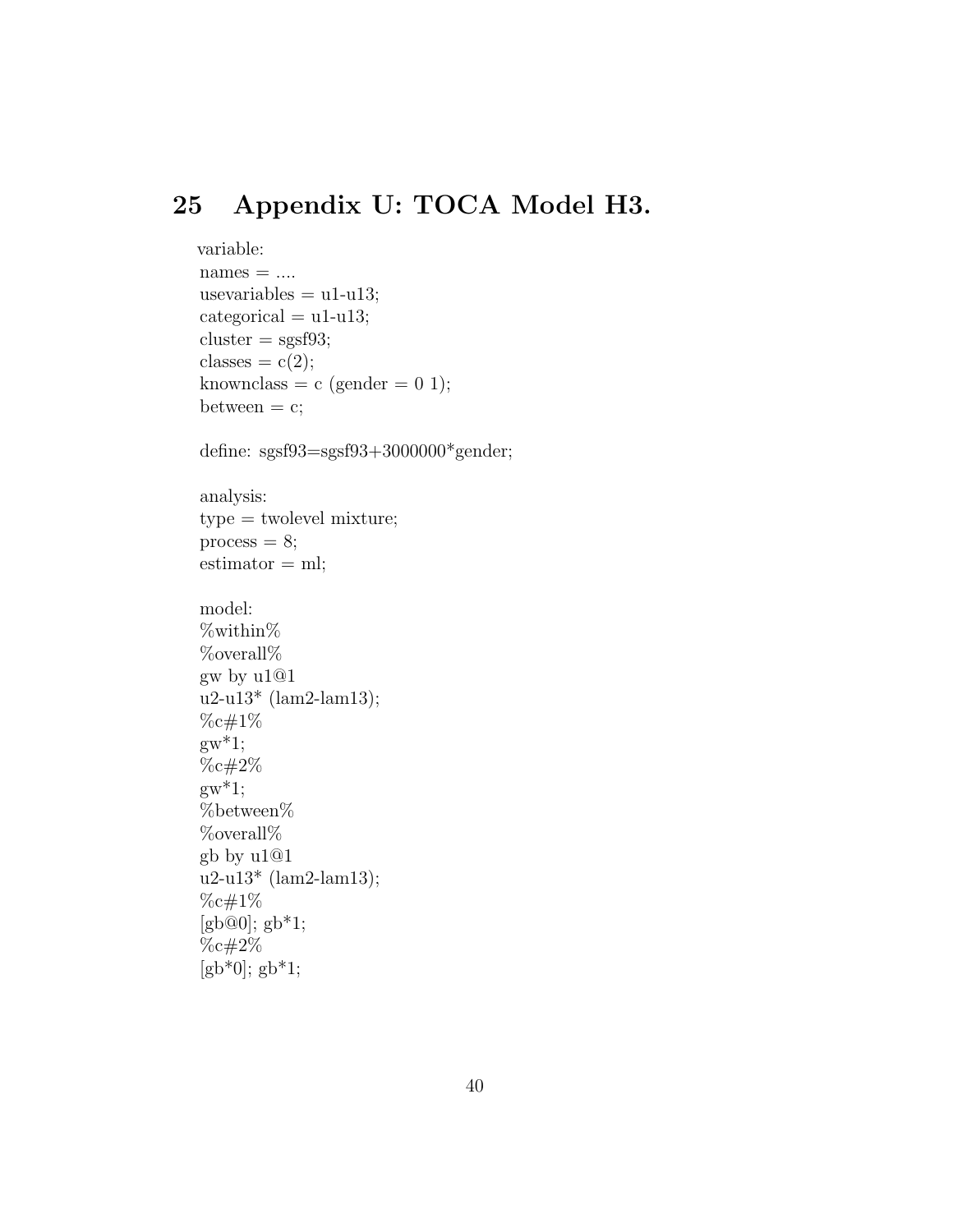#### 26 Appendix V: TOCA Model H4.

```
variable:
names = \ldotsusevariables = u1-u13 gender gender2;
categorical = u1-u13;cluster = sgsf93;within= u1-u13 gender gender2;
```

```
define:gender2=1-gender;
```
analysis: type = twolevel random;  $process = 8;$  $estimator = ml;$ 

```
model:
%within%
gw by u1-u13;
gw^*1; [gw@0];
s1 | gw on gender;
s2 | gw on gender2;
%between%
[s1@0];
[s2*1];s1*1;s2*1;
s1 with s2*0;
```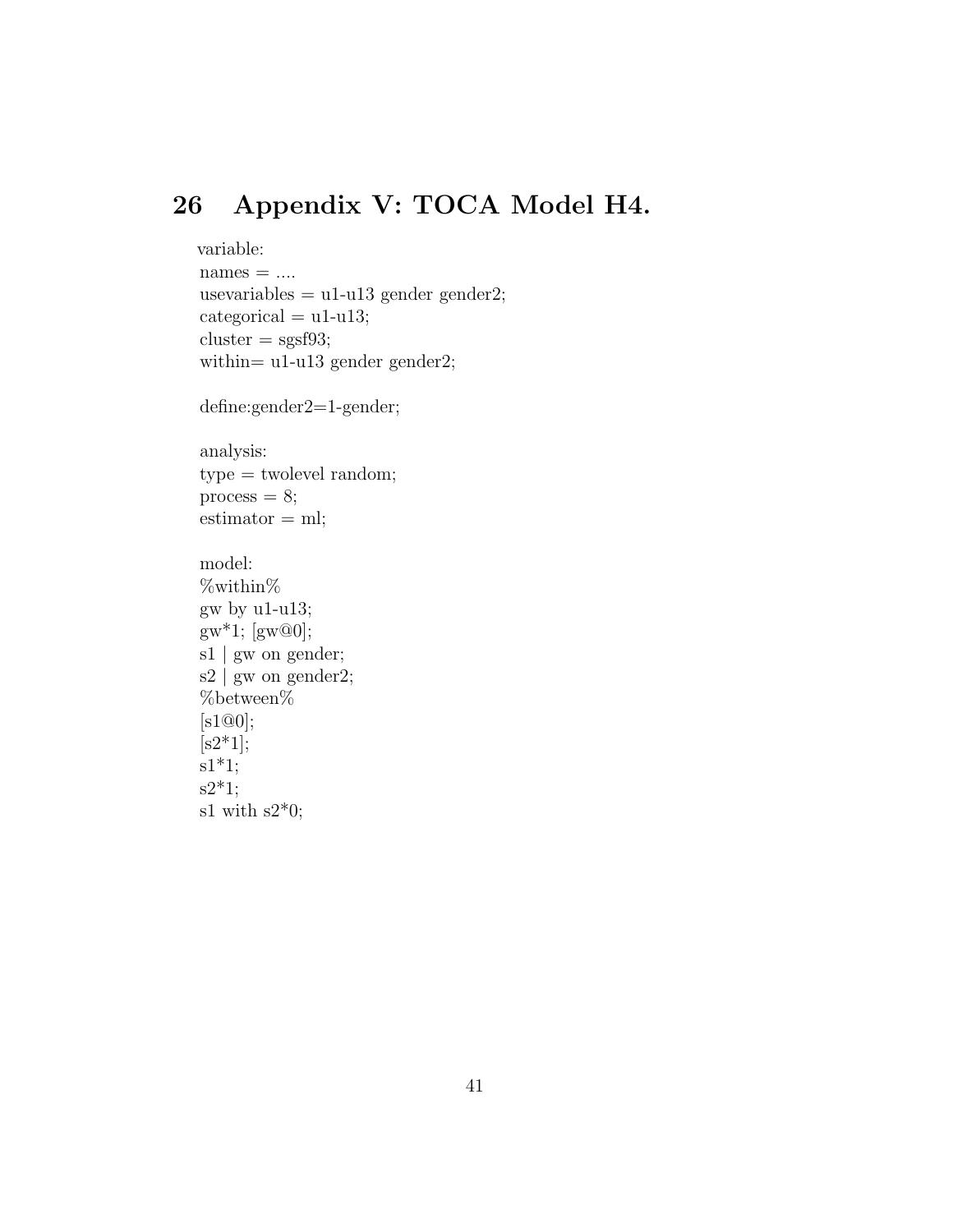#### 27 Appendix W: TOCA Model H5.

```
variable:
names = \ldotsusevariables = u1-u13 gender cl2 one;
categorical = u1-u13;cluster = sgsf93 cl2;within= gender u1-u13 one;
data: file= ....; variance=nocheck;
define: cl2=sgsf93+3000000*gender; one=1;
analysis:
type = threelevel random;
process = 2; thin=10;
estimator = bayes;biter=(10000);model:
%within%
gw by u1@1
u2-u13* (lam2-lam13);
gw^*1; [gw@0];
gw on gender;
s | gw on one;
%between cl2%
s^*1;
%between sgsf93%
s*1; [s@0];
```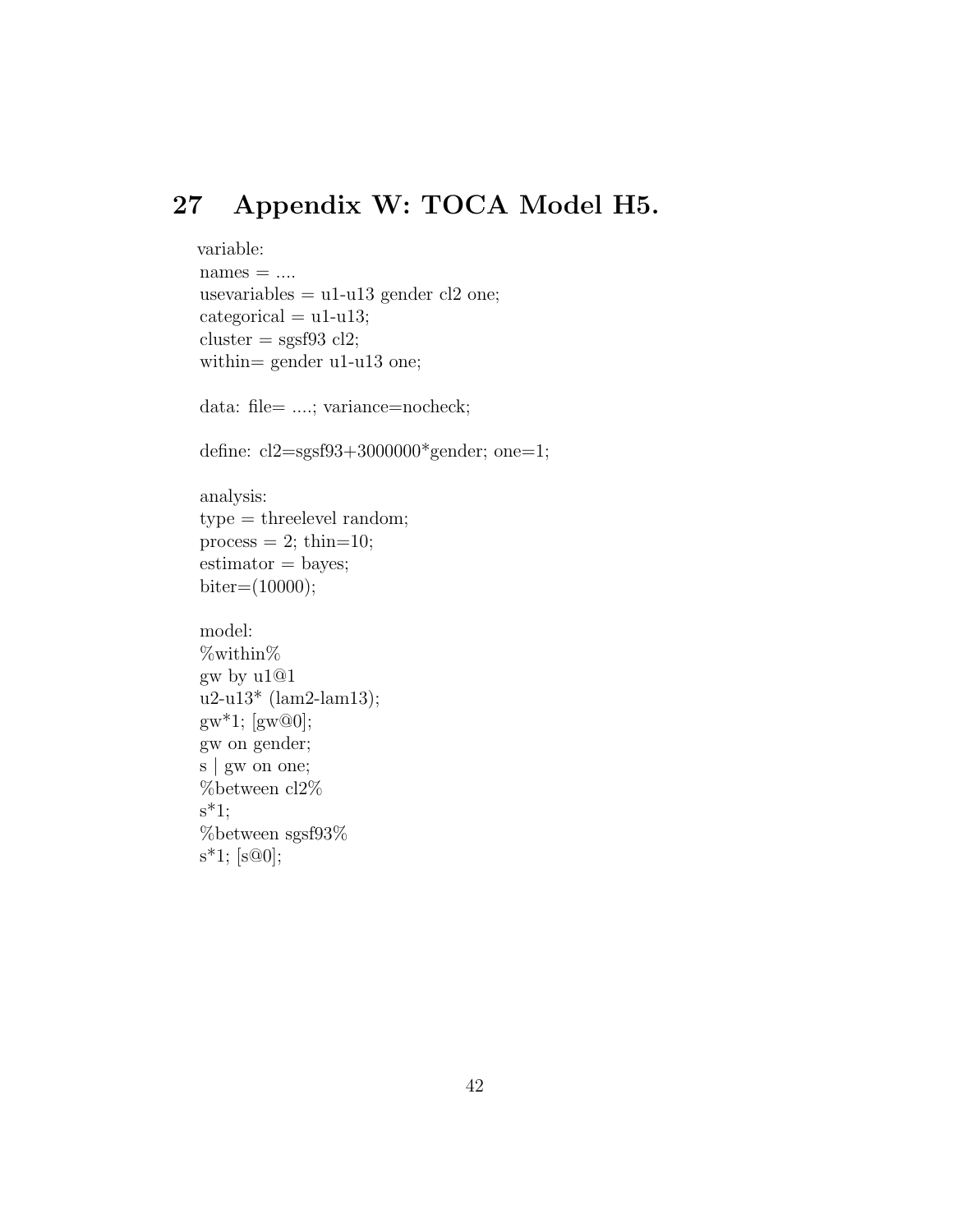# 28 Appendix X: TOCA Model H5a.

```
variable:
names = \ldotsusevariables = u1-u13 gender cl2;
categorical = u1-u13;cluster = sgsf93 cl2;within= gender;
```
define: cl2=sgsf93+3000000\*gender;

analysis:  $type = threelevel;$  $process = 2$ ; thin=10;  $estimator = bayes;$ biter=(10000);

```
model:
%within%
gw by u1@1
u2-u13* (lam2-lam13);
gw^*1; [gw@0];
gw on gender;
%between cl2%
gw2 by u1@1
u2-u13* (lam2-lam13);
g w 2^* 1;%between sgsf93%
gw3 by u1@1
u2-u13* (lam2-lam13);
g_{W}3*1;
```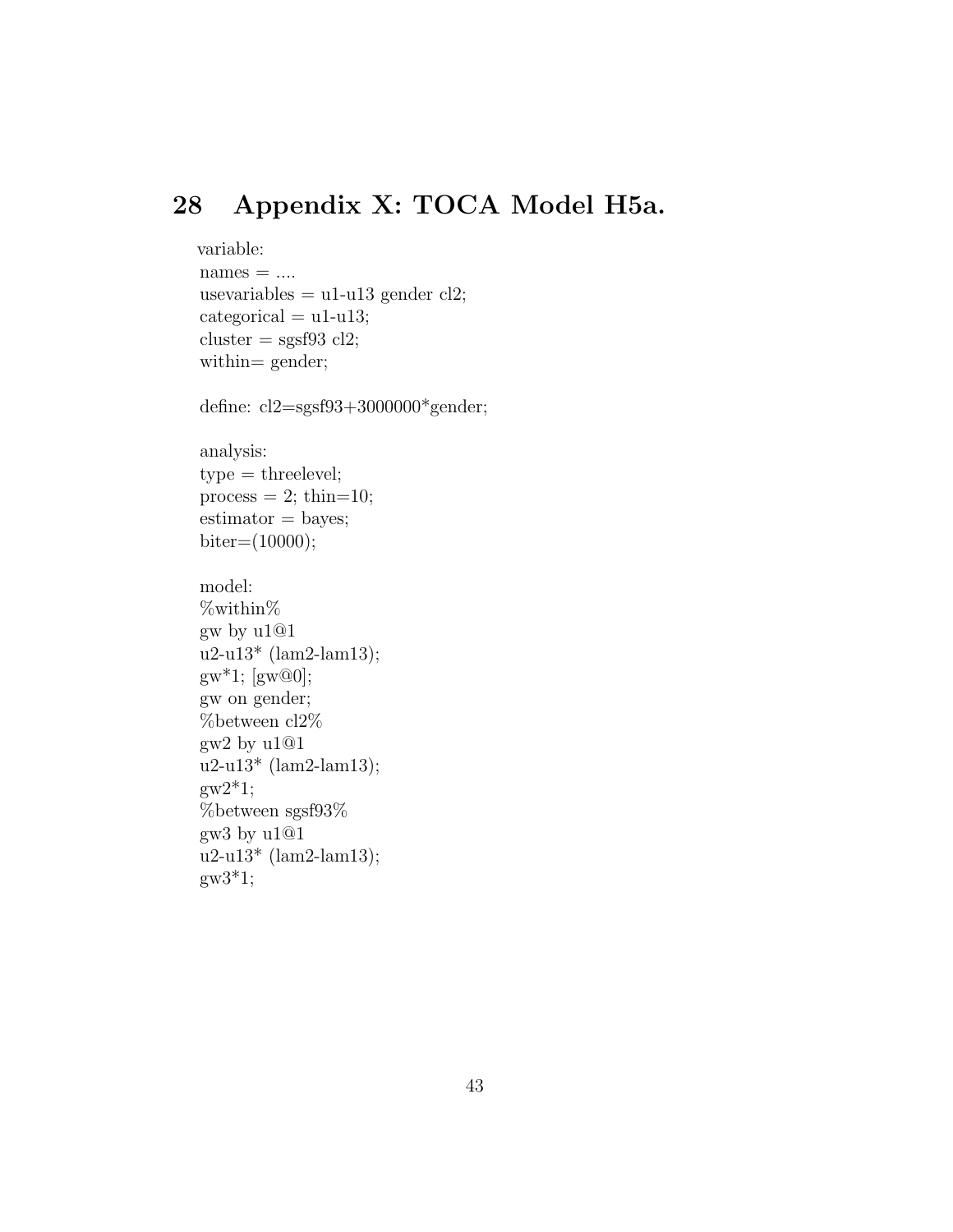## 29 Appendix Y: TOCA Model H6.

```
variable:
names = \dotsusevariables = u1-u13;
categorical = u1-u13;cluster = sgsf93;classes =c(2);knownclass = c (gender = 0 1);
analysis:
type = twolevel mixture;
process = 2;
estimator = ml;model:
%within%
%overall%
gw by u1@1
u2-u13* (lam2-lam13);
%c#1%
gw^*1;%c#2%
gw^*1;%between%
%overall%
gb by u1@1
u2-u13* (lam2-lam13);
gb*1;%c#1%
[gb@0];
%c#2%
[gb*0];
```